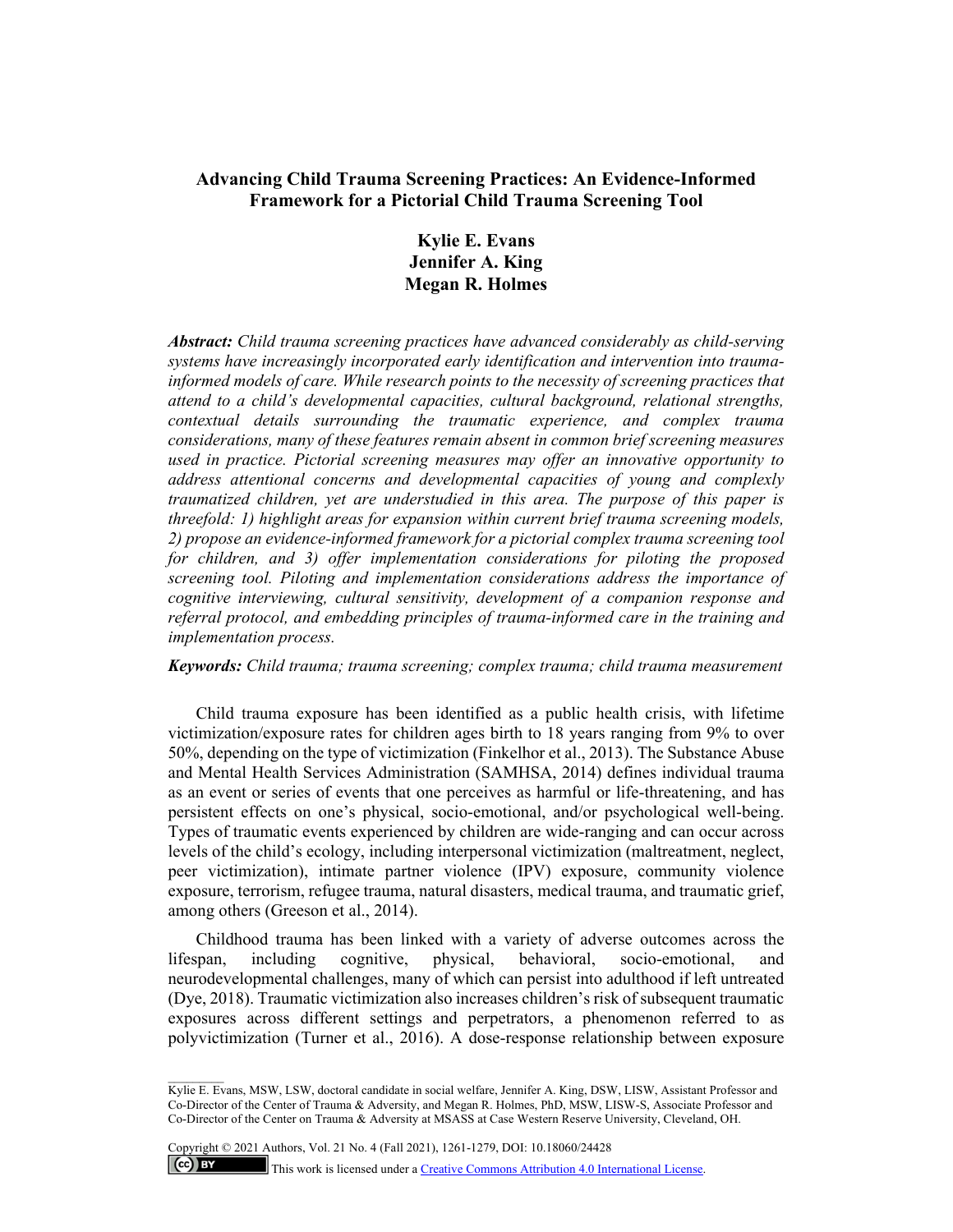and outcomes indicates that the more traumatic exposures a child experiences, the higher their likelihood of experiencing maladaptive outcomes across the lifespan (Ballard et al., 2015; Copeland et al., 2018). For example, among child welfare populations, evidence has shown a 41% increase in trauma symptoms and a 34% increase in other mental health symptoms for each additional traumatic exposure a child reports (Griffin et al., 2011). The rapidly growing body of research on child trauma points to important areas for expansion to better identify and treat child traumatic exposure and sequelae. Accurate identification and treatment of child trauma symptoms requires screening and assessment tools that are not only developmentally- and culturally-sensitive, but also tap into a range of diverse reactions to child trauma. Failure to attend to both of these considerations places children at risk for misdiagnosis, poor treatment planning, and inadequate intervention.

The past two decades have brought substantial gains in the development of reliable and valid measures of child trauma exposure and symptomology. The National Child Traumatic Stress Network (NCTSN) maintains a robust database of trauma screening and assessment measures, providing an accessible repository for practitioners and clear information about target population, scoring, format, and administrative requirements (NCTSN, 2021). Distinctions are also made between screening and assessment tools, thus providing practitioners with a range of options depending on their practice setting, level of clinical training, and time limitations. While assessments typically require training in evaluation and scoring, trauma screening tools provide initial indicators as to whether an individual has been exposed to trauma and, if so, if he/she presents with trauma symptoms. (Conradi et al., 2011; Kerig et al., 2014; SAMHSA, 2009).

Systematic literature reviews have also sought to catalog and summarize instrument properties (e.g., Choi & Graham-Bermann, 2018; Eklund et al., 2018; Oh et al., 2018; Stover & Berkowitz, 2005; Whitt-Woosley, 2020), finding that child trauma measures are wide-ranging in their scope, depth, provider accessibility, and training requirements for administrators. While brief screening instruments like the Child Trauma Screen (Lang & Connell, 2017), Young Child Posttraumatic Stress Disorder Screen (YCP-Screen; Fraser et al., 2019), and the Trauma Symptom Checklist for Children—short form (TSCC; Briere, 1996) offer the benefits of time efficiency, swift identification, and broader accessibility to a range of providers, more extensive assessments like the Clinician Administered Posttraumatic Stress Disorder Scale for Children and Adolescents (CAPS-CA; Nader et al., 1996) and Child and Adolescent Needs and Strengths—Trauma (CANS-Trauma; Kisiel et al., 2018) can provide salient details about the child's context, clinical diagnoses, and resources/supports.

Despite the burgeoning body of literature on child trauma measurement, persistent gaps exist between the state of knowledge of children's developmental capacities, the complicated presentation of traumatic symptoms in young populations, and the translation of measures with strong research utility to practitioner-friendly tools that are well-suited for a range of practice contexts (Leigh et al., 2016; Strand et al., 2005). Thus, guided by contemporary research on child trauma exposure and measurement practices with children, this paper seeks to:

1) Highlight areas for expansion within current brief trauma screening models.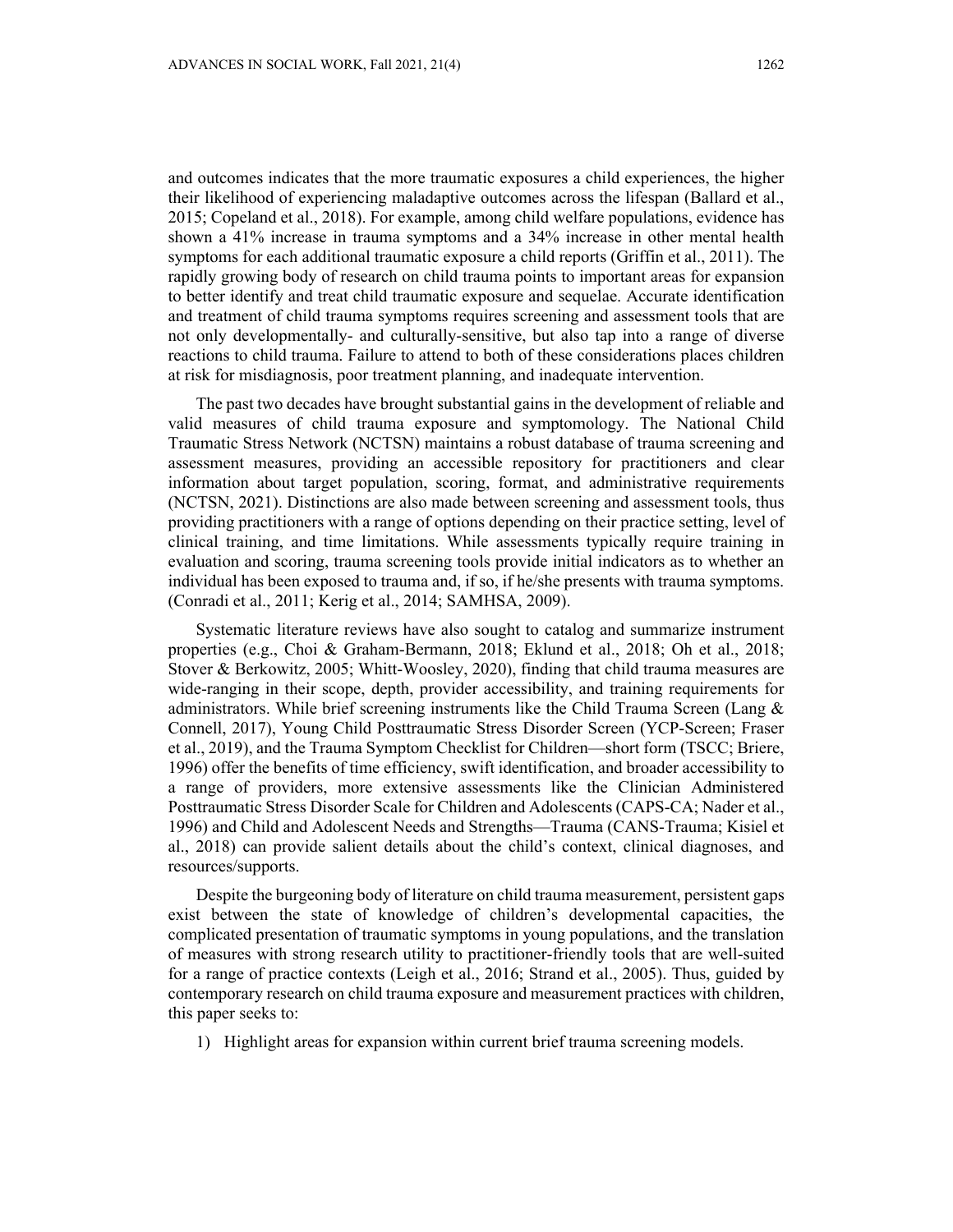- 2) Propose an evidence-informed framework for a pictorial complex trauma screening tool for children ages  $5 - 12$  years.
- 3) Offer implementation considerations for piloting the proposed screening tool.

### **Screening for Child Trauma: Areas of Expansion**

#### **Considerations Around Complex Trauma**

Trauma screening measures that account for the unique and variable symptom presentation associated with complex trauma in children—rather than those defined only by post-traumatic stress disorder (PTSD) diagnostic symptom clusters—may offer a more comprehensive understanding of children's traumatic reactions. Complex trauma exposure is characterized by chronic, ongoing, or repetitive traumatic events that are often of an invasive, interpersonal nature, including experiences such as child neglect, exposure to intimate partner violence (IPV), and physical, sexual, and psychological abuse (D'Andrea et al., 2012). Complex traumatic reactions extend beyond criteria for PTSD, and manifest across symptom clusters including attachment, biology, affect regulation, dissociation, behavioral regulation, cognition, and self-concept (Cook et al., 2017; van der Kolk, 2017). Although the most recent edition of the *Diagnostic and Statistical Manual of Mental Disorders* (5th ed., *DSM-5,* American Psychiatric Association, 2013) provides an updated and broadened definition of child PTSD, clinical concern has been raised that the expanded PTSD criteria still do not account for the disruptions to neurodevelopment—and subsequent regulatory challenges and developmental sequelae—that are linked to early and chronic traumatic stress (DeBellis & Zisk, 2014; DePierro et al., 2019; Ford, 2011).

Child trauma measures that screen for symptoms defined by *DSM-5* PTSD diagnostic criteria may fail to tap broader developmental indicators of complex trauma, including relational dysregulation, attachment difficulties, and physical and somatic complaints, and thus risk under-identification and missed opportunities for intervention (Ford, 2011). Recent systematic reviews of child trauma screening measures used with child welfare populations (Whitt-Woosley, 2020) and in school settings (Eklund et al., 2018) found that the majority of included measures use PTSD symptom clusters as evidence of traumatic stress. Examples included the University of California at Los Angeles PTSD Reaction Index (UCLA PTSD-RI; Steinberg et al., 2013), the Child Trauma Screen (CTS; Lang & Connell, 2017), the Child PTSD Symptom Scale (Foa et al., 2018), and the Child and Adolescent Trauma Screen (Sachser et al., 2017). Despite the important benefits these tools offer, their emphasis on PTSD criteria may present identification challenges when working with child welfare populations, which have high rates of complexly traumatized children. Greeson et al. (2011) found 70% of their sample of 2,251 foster children and teens had experienced two or more types of interpersonal trauma that constitute complex traumatic stress. If measurement tools lack the nuance necessary to detect the diversity of complex traumatic reactions, children can be inadequately diagnosed, subjected to faulty treatment decisions, or may not be identified for services at all (McMillen et al., 2007; Whitt-Woosley, 2020).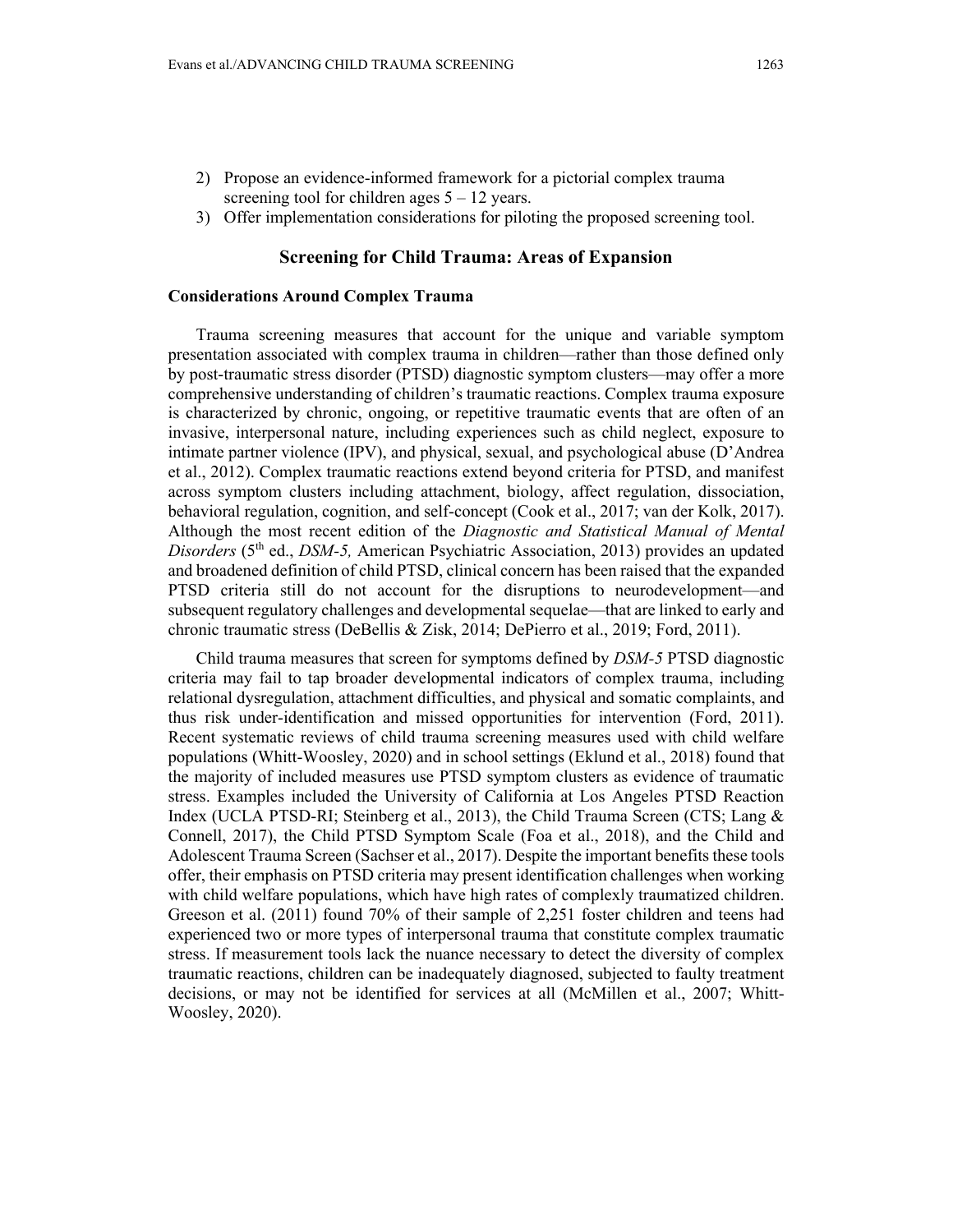#### **Relational Health and Resilience**

Relational health, defined as one's connectedness to attuned, supportive, and caring adults, has demonstrated significant protective effects among trauma-exposed youth, promoting resilient functioning across cognitive, behavioral, and emotional domains (Hambrick et al., 2019). Clinical researchers have recently found that high levels of relational health can disrupt the dose-response relationship between exposures and outcomes and buffer children from the detrimental effects of increasingly high levels of trauma (Bartlett, 2020). In a study of children ages  $6 - 13$  years of age with histories of severe trauma and/or maltreatment, Hambrick and colleagues (2019) found that participants' current relational health was the strongest predictor of children's physiological, behavioral, and social-emotional functioning. Similar findings have been reported among child welfare-involved samples (Hambrick et al., 2018).

These studies assert that relational health holds a more powerful association to child outcomes than a cumulative traumatic exposure score, yet relational health remains absent among brief trauma screening tools. While some lengthier assessments include measures of relational support, such as the CANS Trauma (Kisiel et al., 2018), the time requirements (45 minutes) and clinician-report format preclude such measures from being used as a brief screening instrument across a variety of practice settings. Embedding relational health screening within brief child trauma screeners will offer a more balanced picture of the child's context, highlighting concern for children in relationally impoverished environments, and calling attention to interpersonal resources for those who are relationally healthy.

### **Culture and Trauma**

Culture can influence how a child experiences trauma, their appraisal and perception of traumatic experiences, and their responses and reactions (Perry et al., 2019). A child's culture can shape their belief systems, familial relationships and attachment patterns, and coping skills, all of which can influence a child's interpretation of a traumatic event and their expression and communication about the experience (Nader, 2007). Cultural differences in the conceptualization of trauma symptoms have been identified, such as the Western method of dichotomizing physical and mental health symptoms, which differs from Eastern medical models that use a more integrated and holistic approach to mindbody connection when framing traumatic reactions (Zheng & Gray, 2015). Cross-cultural differences have also been noted in symptoms related to avoidance, hyperarousal, and cognitive structures related to self-blame (Perry et al., 2019). Moreover, belonging to a collectivist versus individualist culture has also been linked with differences in disclosure, perceptions, interpretations, and healing from trauma (Engelbrecht & Jobson, 2016).

Despite this evidence, cultural differences are rarely accounted for in many trauma screening tools (Bartlett, 2020), and little is known about their validity in diverse cultural contexts, particularly among children from non-Western cultures (Perry et al., 2019). Adding to concerns around the use of *DSM-V* PTSD criteria, Perry and colleagues (2019) note that when PTSD criteria are used as the gold standard by which to establish validity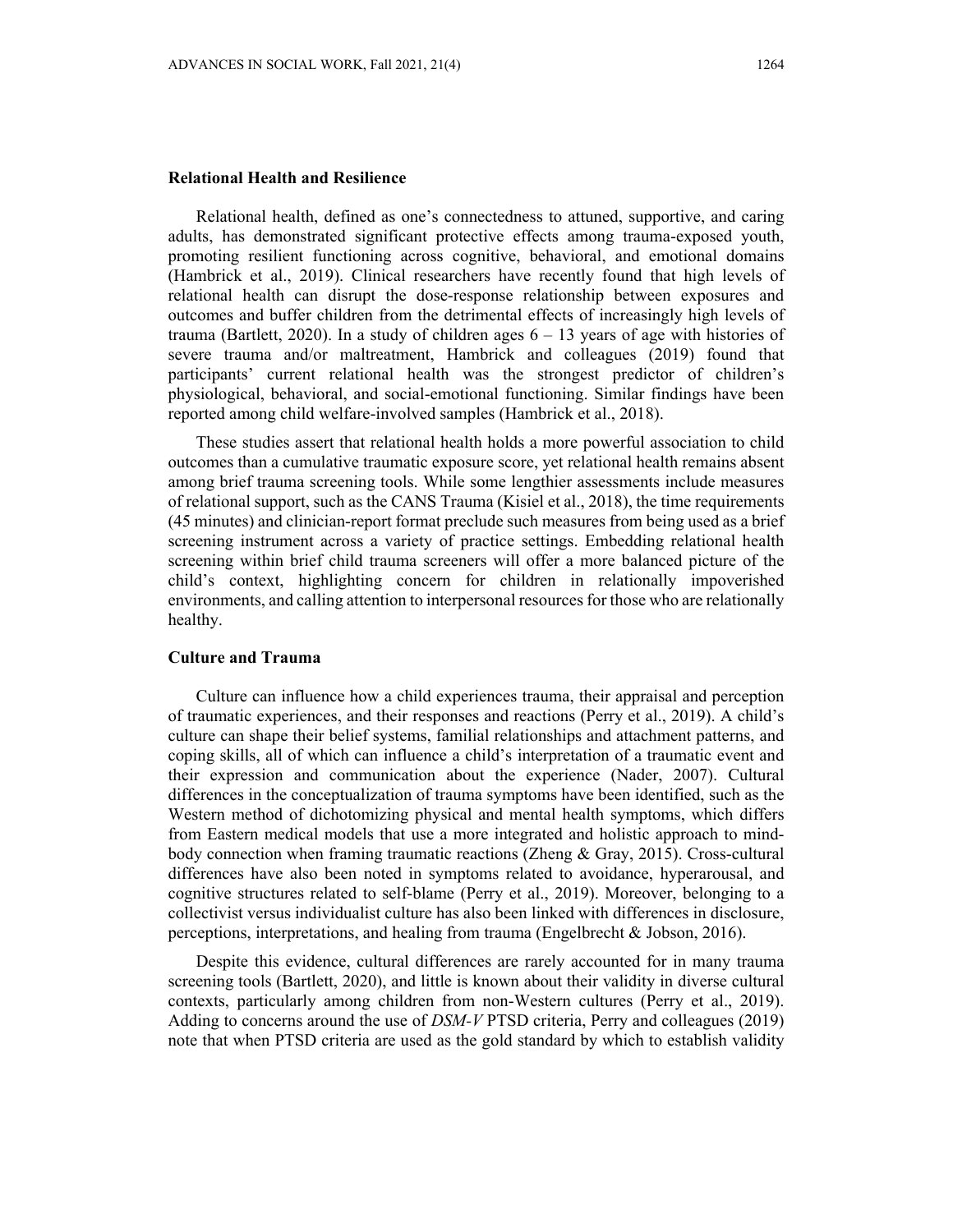in new screening tools, we may fail to capture cultural differences in trauma symptoms. Enhanced cultural sensitivity in screening tool design, piloting, and implementation is necessary for accurate identification of trauma exposure and reactions among children from diverse cultural backgrounds.

#### **Sensitivity to Developmental Age and Stage**

Practitioners and researchers working within child-serving systems have called significant attention to the importance of using developmentally-sensitive trauma screening practices (Bartlett, 2020; Fraser et al., 2019; Scheeringa, 2019; Scheeringa et al., 2011). It is well-established that children's information processing skills, verbal and communicative abilities, and presenting symptoms can vary by developmental age and stage, and age-appropriate screening tools must be developed with this in mind. Evidence of such developmental sensitivity is increasingly found in child screening practices, such as with the Massachusetts Child Trauma Project's use of the aforementioned brief YCP-Screen (Scheeringa, 2019) with its young child welfare population (Fraser et al., 2019). Similarly, New Hampshire's child welfare department developed a Mental Health Screening Tool (MHST; Butcher et al., 2020) that includes varying measures based on a child's age, including the Young Child PTSD Checklist (YCPC; Scheeringa, 2013) and the UCLA PTSD-RI (Steinberg et al., 2013), among other measures. As technology advances, options for measure formatting have also expanded to address children's developmental needs, such as the use of a tablet-based computer interface for trauma screening among youth with Autism Spectrum Disorders (Hoover & Romero, 2019).

Even with these advances, the majority of brief child-report trauma screeners still rely on verbal or written formats, which may present comprehension challenges for young and/or complexly traumatized children. Growing knowledge about the power of visual working memory (Constantinidou et al., 2011) and challenges with attentional capacity among complexly traumatized children (D'Andrea et al., 2012; Ford, 2011) offer a promising opportunity for the addition of pictures to enhance child comprehension of trauma screening questions. In current systematic reviews of child trauma screening measures, the Angie/Andy Cartoon Trauma Scale (Praver et al., 2000) is one of the only pictorial-based child trauma screening measures identified (Eklund et al., 2018), and some reviews do not identify any pictorial measures (Gadeberg et al., 2017; Whitt-Woosley, 2020). While the Angie/Andy Scale has demonstrated adequate reliability and validity among children ages  $6 - 12$  years, there has been a dearth of follow-up innovations in pictorial screeners since its development, and the scale's lengthy assessment format makes it inaccessible to a wide range of practitioners and for brief screening purposes. Such challenges highlight an opportunity for innovation in pictorial child trauma screening.

#### **Closing the Gaps on Measurement of Complex Trauma in Children**

Knowledge and measurement practices around child trauma have made significant gains in recent decades, much of which is evidenced by the database of screening and assessment measures available through the NCTSN (2021). Despite these advances, important gaps still exist in child trauma brief screening tools and practices. Building from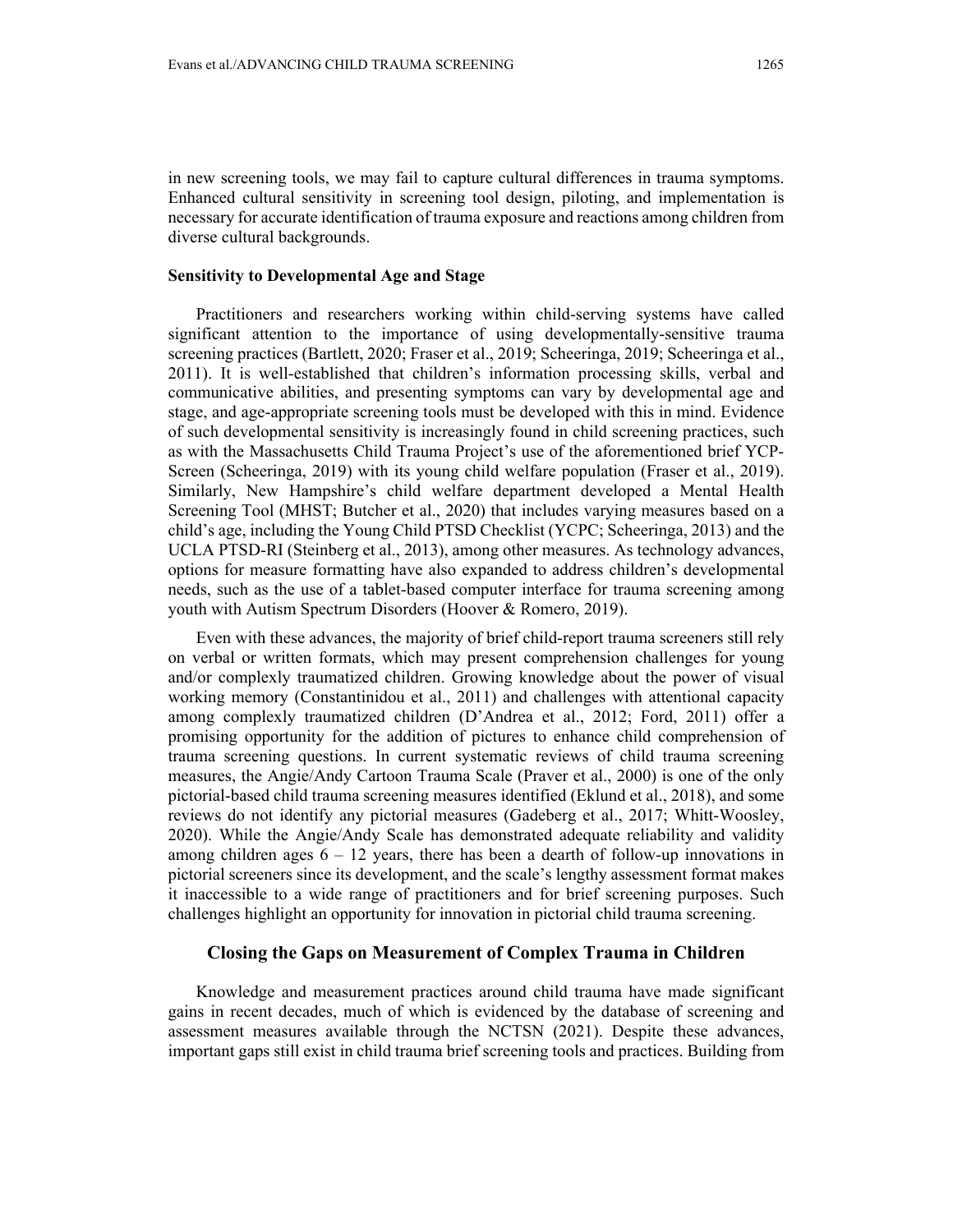the contemporary body of research on complex trauma screening and identification, we propose a framework for the development of a pictorial child trauma screening tool. Seven key measurement priorities are highlighted to address the aforementioned gaps and enhance usability for a range of practitioners (see Table 1 for a summary).

Table 1. *Considerations for Development of a Brief Pictorial Child Trauma Screening Tool* 

- 1. A screening tool, rather than an assessment or formal interview, permits administration by a range of trained child-serving system professionals.
- 2. A self-report format ensures that data are obtained from the source closest to the traumatic incident(s): the child.
- 3. A child's relational health should be accounted for in brief child trauma screening tools.
- 4. Screening tools must attend to the developmental capacity of traumatized children under age 12, including language ability, attention and engagement, and memory.
- 5. A single self-report measure for children ideally screens for both exposure to traumatic events and traumatic reactions/symptoms.
- 6. Interpersonal proximity in the victim-perpetrator relationship is an important consideration when measuring child trauma exposure and symptoms.
- 7. Pictorial self-report measures offer potential for addressing measurement concerns related to children's developmental levels, including attention and engagement, expressive capabilities, and reading comprehension.

# **An Evidence-Informed Framework for the Pictorial Child Trauma Victimization Tool**

# **1. A screening tool, rather than an assessment or formal interview, can be administered by a range of child-serving system professionals.**

In addition to the mental health expertise and/or graduate-level training often required for assessment administration (Conradi et al., 2011; Kerig et al., 2014; SAMHSA, 2009), assessments also tend to be more comprehensive compared to screening tools. Assessments are designed to provide clinicians with detailed information about client functioning in multiple domains, and, in some cases, serve as diagnostic measures for clinical diagnoses (Lanktree et al., 2008). In contrast, trauma screening tools provide initial indicators of trauma exposure and symptoms. Results of the screener inform whether or not a child needs referral for a more comprehensive assessment (Conradi et al., 2011; Kerig et al., 2014).

A primary benefit of the screening tool format is its accessibility to a range of trained workers in child-serving systems. By not restricting screening tool administration to trained clinicians and mental health professionals, the spectrum of professionals who can screen and refer children for traumatic exposure expands significantly (SAMHSA, 2009), which has important implications for identifying children impacted by trauma, regardless of their entry point into the system or their involvement with child welfare.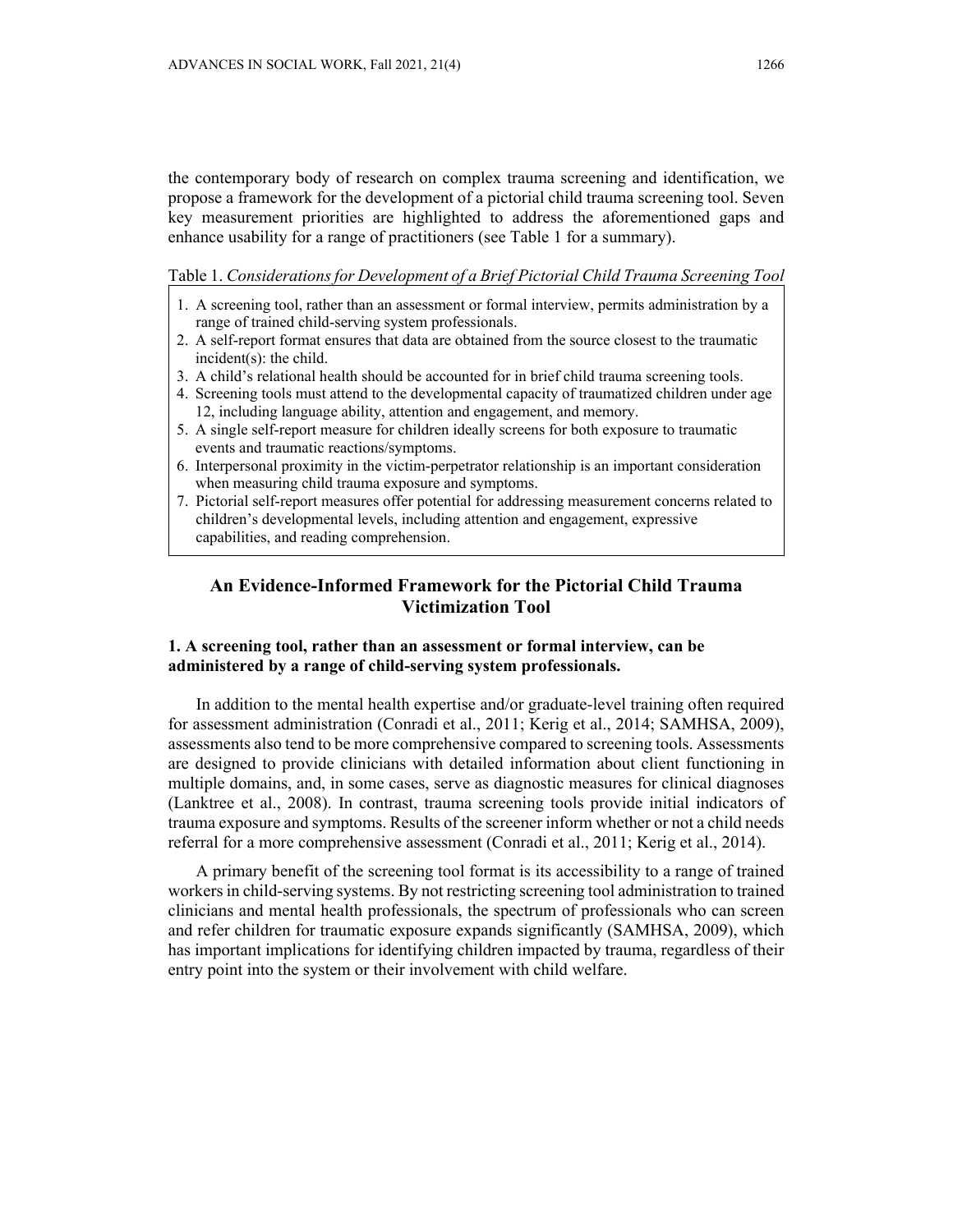### **2. A self-report format ensures that data are obtained from the source closest to the traumatic incident(s): the child.**

Research has shown that children tend to report higher levels of traumatic exposure than caregiver reports on their behalf (Meiser-Stedman et al., 2007; Schreier et al., 2005; Stover et al., 2010; Tingskull et al., 2015). Discrepancies also exist with children's trauma symptomatology, with some studies showing parental under-report of child post-traumatic stress symptoms (Humphreys et al., 2017; Lanktree et al., 2008). Adult under-reporting of children's trauma exposure can have dire consequences for youth, including potential risk of ongoing exposure to traumatic incidents and failure to receive the treatment they need to heal. Furthermore, there are limitations to gathering trauma exposure and symptom information from a single source. Although the NCTSN has advised integration of symptom observations from caregivers, teachers, clinicians, and children (NCTSN, 2018), all of the brief trauma screening measures included in Whitt-Woosley's (2020) review use only a single reporting source. Triangulation of multiple perspectives in brief trauma screeners may offer an area for future expansion in screening tool development.

Perhaps most importantly, increasing attention has been directed toward child-centered measurement, whereby children's insight into their own experience is prioritized (Berliner et al., 2020; Deighton et al., 2014; Sidebotham, 2015; Valla et al., 2000). Evidence indicates that children are capable of providing accurate, reliable, and valid self-reports of their own mental and behavioral health symptoms (Berliner et al., 2020; Sturgess et al., 2002; Valla et al., 2000), thus illustrating the value of centering their voices in the screening process.

## **3. A child's relational health should be accounted for in brief child trauma screening tools.**

As previously discussed, studies have increasingly pointed to the role of consistent, caring adults as a protective buffer against the negative outcomes associated with child trauma exposure, with evidence supporting these protective effects across the lifespan (Brown & Shillington, 2017; Hambrick et al., 2018, 2019; Southwick et al., 2007). Consequently, indicators of child victimization and traumatic reactions cannot be understood independent of a child's relational context. While a variety of well-validated measures exist to assess children's relational health and social connectedness, this construct is largely absent *within* commonly used brief trauma screening tools, such as the CTS (Lang & Connell, 2017), UCLA PTSD-RI (Steinberg et al., 2013), and the Child and Adolescent Trauma Screen (Sachser et al., 2017). Given current research on the powerful buffering effects of relational health, it would be prudent to embed relational connection screening within measures of trauma exposure.

## **4. Screening tools must attend to the developmental capacity of traumatized children under age 12, including language ability, attention and engagement, and memory.**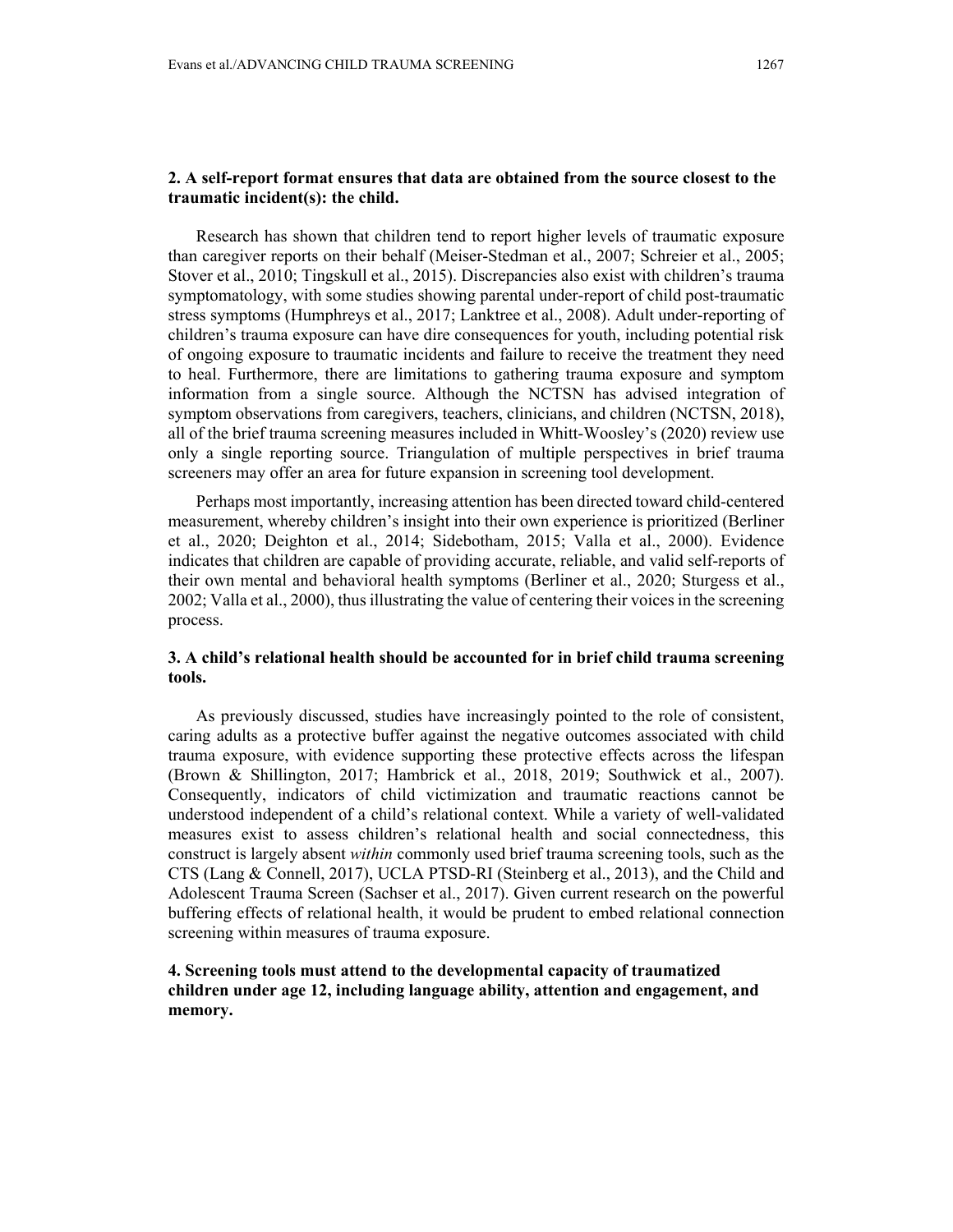**Language ability.** Empirical studies have documented a well-established link between child maltreatment and/or violence exposure, and poorer literacy and language skills in school-age children (Coohey et al., 2011; de Leeuw, 2011; Perkins & Graham-Bermann, 2012; Thompson & Whimper, 2010). The potential for child difficulties with reading and language-processing presents challenges for practitioners who must administer self-report measures for traumatic exposure and symptoms. This highlights the importance of administering measures that are simple for children to process and interpret, and are not reliant upon reading skills, when working with complexly traumatized children.

**Attention and engagement.** Children exposed to complex trauma often have difficulties with attention span, concentration, impulse control, and problem-solving (Cook et al., 2017; D'Andrea et al., 2012; van der Kolk, 2017). Questions pertaining to vague or abstract content can also present attention challenges as children under the age of 12 rely on concrete language to understand others and to express themselves (de Leeuw, 2011). Taken together, these factors can result in child disengagement and lower response rates (Denton et al., 2017).

**Memory**. Effective screening requires that children recall and report their experience with traumatic events. Activation of children's visual working memory has been suggested to promote accurate recall (Hitch et al., 1988), and studies have shown that children both with and without mental health symptoms perform significantly better on memory and processing tasks when information is presented pictorially, rather than verbally (Constantinidou et al., 2011).

## **5. A single self-report measure for children ideally screens for both exposure to traumatic events and traumatic reactions/symptoms.**

The NCTSN recommends that child trauma evaluations screen for both exposure and symptoms in seven domains of functioning affected by complex trauma: attachment, biology, affect regulation, dissociation, behavioral regulation, cognition, and self-concept (Cook et al., 2017). Incorporating both exposure and symptom screening into a single tool reduces the administrative and scoring burden of multiple screeners. Furthermore, individual responses to trauma can vary widely based on a child's cultural background, previous victimizations, personal coping skills, and supportive connections. Screening for traumatic exposure only, without tapping into a child's traumatic reactions, provides an incomplete picture of their coping response and needs (Bartlett, 2020). Screening for a wide range of traumatic reactions in these seven domains also expands our identification of children affected by trauma who may not meet criteria for PTSD, and ensures that each child's unique constellation of symptoms is captured within a broader complex trauma framework.

### **6. Interpersonal proximity in the victim-perpetrator relationship is an important consideration when measuring child trauma exposure and symptoms.**

A child's interpersonal proximity to their perpetrator can significantly impact the severity of their traumatic reactions. Research has shown that the closer a child's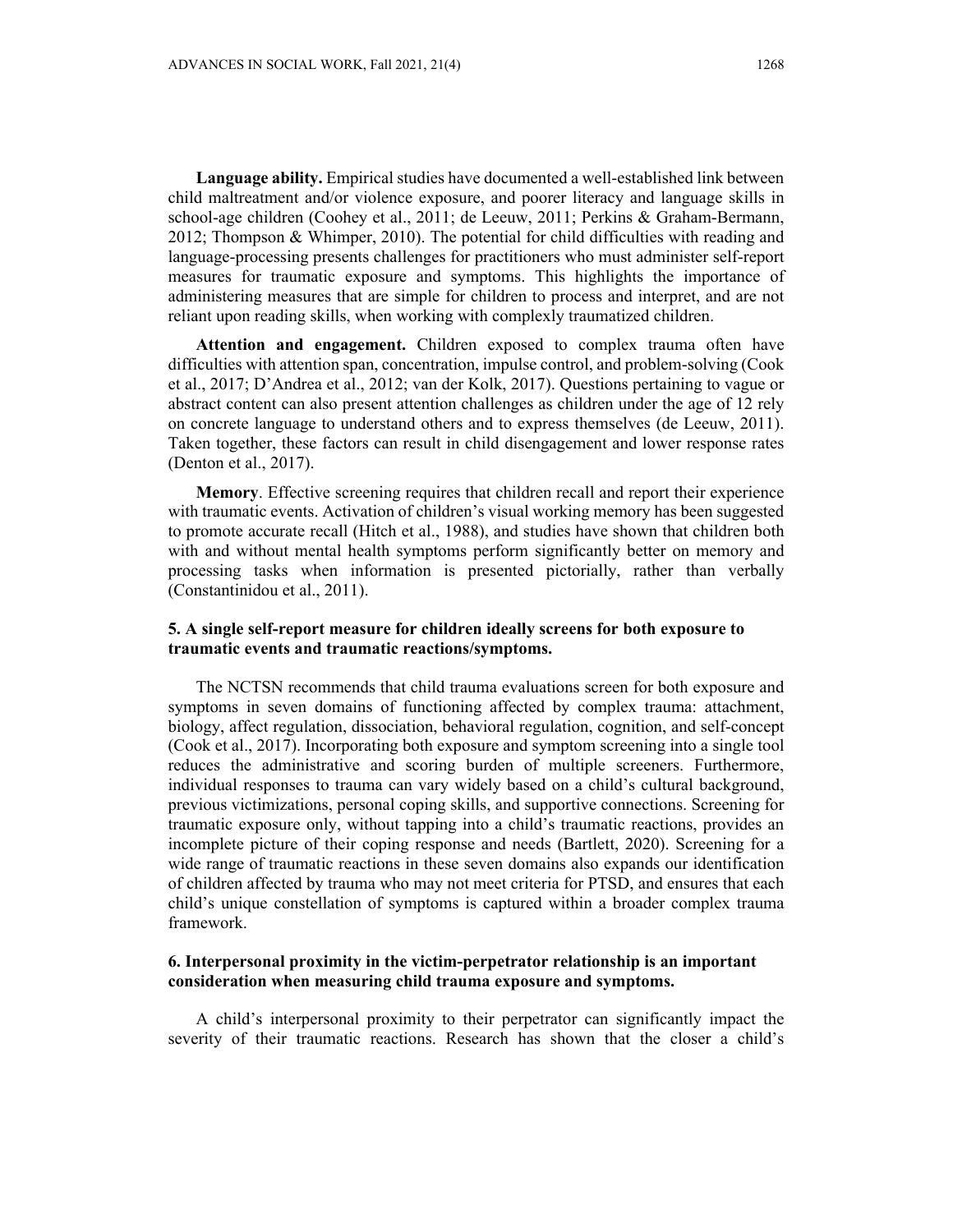relationship is to his/her perpetrator, the more likely the child is to experience feelings of betrayal and exhibit higher levels of traumatic symptoms (Kisiel et al., 2009; Price et al., 2013). Such close interpersonal proximity in the victim-perpetrator relationship is one of the defining features of complex trauma, as broken trust in these relationships may have lasting effects on attachment and biopsychosocial functioning (Cook et al., 2017; John et al., 2019; van der Kolk, 2017). When measuring child trauma exposure and reactions, attention to such nuance in the child-perpetrator relationship is necessary for the clinician to contextualize the child's experience, and garner a clearer understanding of the level of betrayal implicated by the trauma.

## **7. Pictorial self-report measures offer potential for addressing measurement concerns related to children's developmental levels, including attention and engagement, expressive capabilities, and reading comprehension.**

Conveying survey content through pictures has been offered as one solution to address child attention span, engagement, and reliance on concrete stimuli (de Leeuw, 2011; Valla et al., 2000). Considering the broad spectrum of developmental levels represented by children ages 5–12, pictures have the capacity to engage a child's attention with visual stimuli and overcome reading comprehension challenges. Research on early childhood social-emotional skills highlights children's ability to recognize and relate to experiences depicted in pictorial images before they are capable of verbally articulating their feelings or experiences (Reid et al., 2013).

Consistent with such findings, pictorial screening tools for other childhood experiences have shown to be both reliable and valid, including mental health diagnoses (Valla et al., 2000), parent aggression (Cecil et al., 2016), and child fearfulness (Muris et al., 2003). There is also some evidence of success with pictorial assessment for child trauma, including a computer-based screener for children with autism (Hoover & Romero, 2019), and the Andy/Angie Cartoon Scale (Praver et al., 2000). The Cameron Complex Trauma Interview (CCTI) has also provided innovation in pictorial child trauma screening and preliminary evidence of internal consistency and convergent validity, though further piloting is needed in order to establish more robust psychometric properties (King et al., 2017). Given the limitations of these pictorial measures with regard to length and time requirements, psychometric properties, and the lack of information about cultural validity, there is room for expansion, innovation, and further research.

#### **Conclusions and Implementation Considerations**

This paper seeks to advance an innovative, pictorial approach to complex trauma screening, consistent with contemporary research on child development and the neurobiological impact of trauma. However, screening alone is an insufficient solution to the current challenges in child trauma screening. Several considerations around screening tool piloting, cultural sensitivity, and trauma-informed implementation must be embedded in the development process.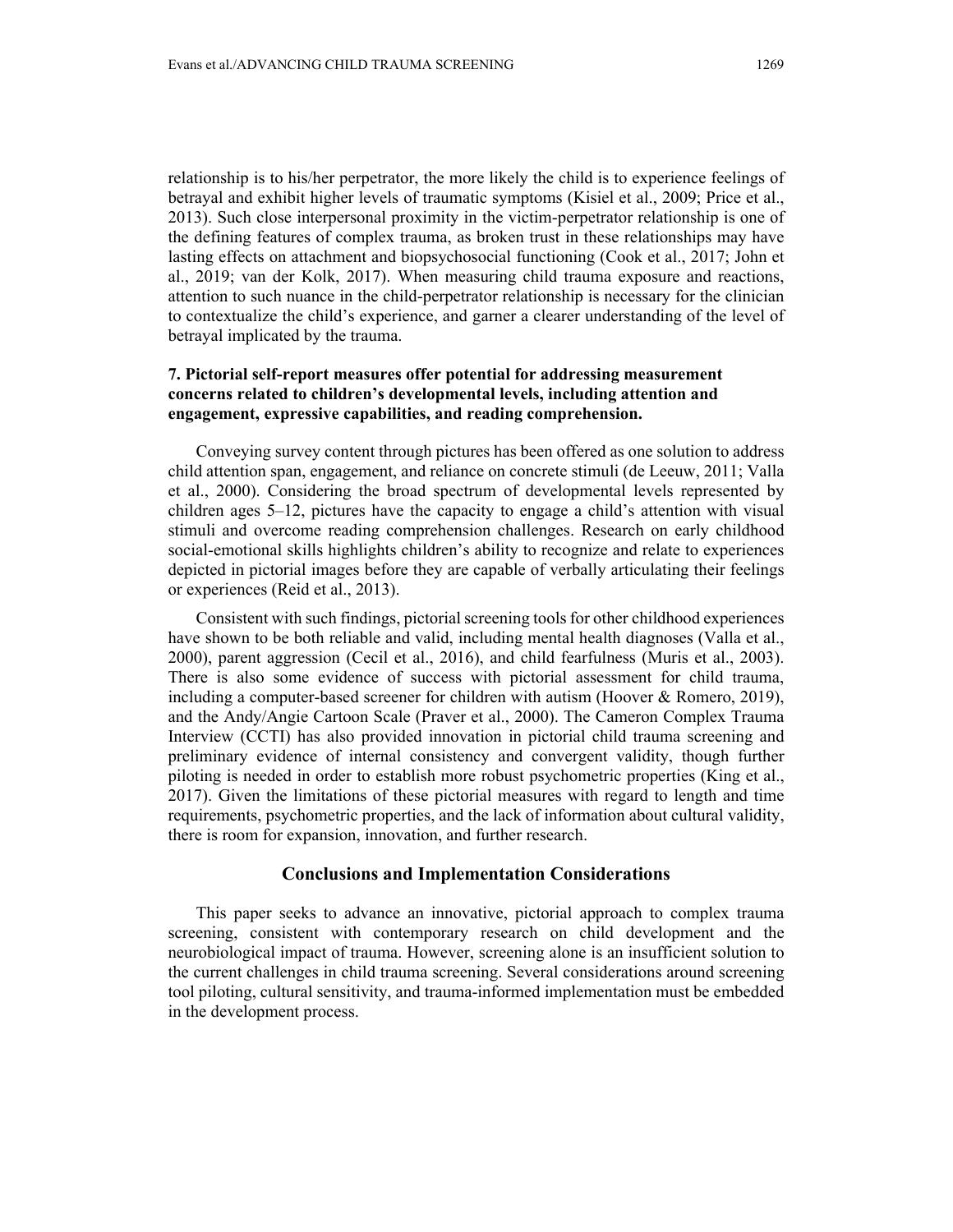#### **Piloting Process and Cognitive Interviewing**

Cognitive interviewing has been identified as an important step in the design of questionnaires, particularly for children (LaPietra et al., 2020), yet the process is rarely mentioned in published studies describing the development of common child trauma screening tools. Cognitive interviewing reveals how question items are interpreted from the perspective of the respondent, and can enhance content and response validity by highlighting problematic questions, confusing wording, and areas that may contribute to response error (Drennan, 2003). Best practices suggest that piloting of the proposed pictorial screener should include at least one round of cognitive interviewing to gather data on items and pictures children found confusing or unclear, and items that had high rates of non-response in the initial pilot. Feedback from cognitive interviewing could be used to adjust item wording and illustrations before re-piloting the measure.

#### **Cultural Sensitivity**

As noted in the aforementioned framework, the traumatic symptom portion of a screener should address all seven domains of functioning for complex trauma (biology, self-concept, affect regulation, behavioral regulation, dissociation, cognition, and attachment; NCTSN, 2018; van der Kolk, 2017). This taps a broader range of symptoms than those defined by *DSM-V* diagnostic criteria and attends to one of the concerns that have been raised regarding cultural differences in the conceptualization and presenting symptoms of "posttraumatic stress" (Perry et al., 2019). For a pictorial screener, the images that accompany each question must be developed with input from a diverse, multicultural team of researchers, practitioners, and survivors. Each phase of piloting and cognitive interviewing must also include culturally and socioeconomically diverse child samples. Cultural background may influence children's interpretation of images, language, and traumatic experiences; ensuring that items and images are consistently understood across groups will enhance the tool's cultural and developmental validity.

#### **Response and Referral Protocol**

Screening for trauma is irresponsible in the absence of a clearly-delineated protocol for referral and resource linkage to proximal services that have demonstrated effectiveness with complexly traumatized children (Finkelhor, 2018). For this reason, the proposed pictorial child trauma screener must be developed in tandem with a culturally-sensitive response and referral protocol for practitioners. The response and referral protocol should include recommendations and guidelines for determining families' cultural needs and preferences, collaborative engagement of youth and families in the referral process, logistical issues for the family (e.g., transportation, childcare, work schedule), steps for making a referral, and suggestions for post-referral follow-up. The Virginia HEALS (2019) project offers one such example of a trauma-informed protocol to accompany child trauma screening, including additional details about rapport-building, obtaining consent, and emphasizing the "warm handoff" referral process for trauma-informed systems. Alongside the response and referral protocol, service providers administering the screening tool must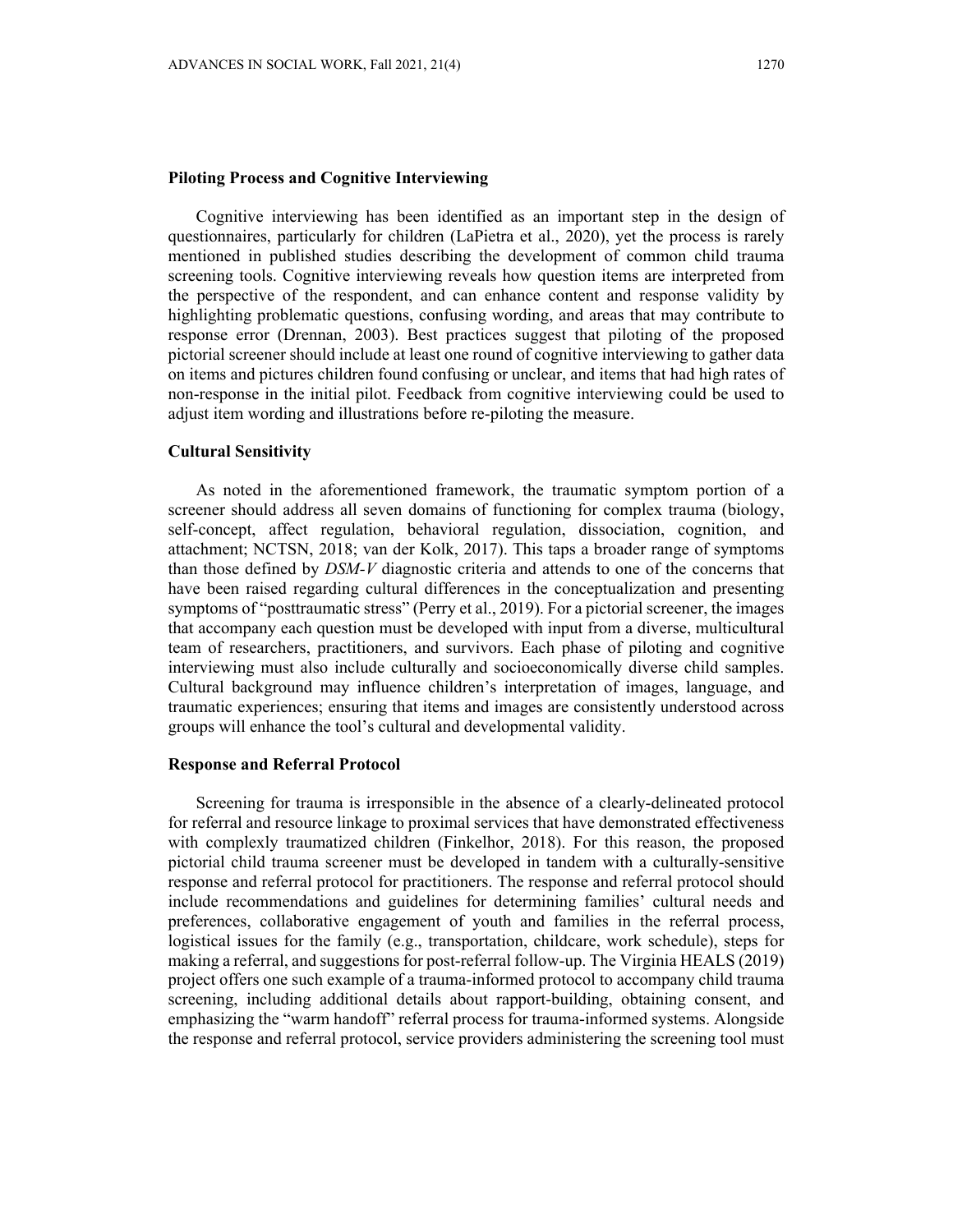have access to a local service and resource directory. While screening is a critical first step, equally as important is working with families to identify local agencies that are both accessible and the best-equipped to meet the unique needs of each child and their family circumstances.

#### **Trauma-Informed Model of Care**

The sensitive and personal nature of questions about traumatic exposure and reactions requires thoughtful implementation procedures that attend to all levels of the SAMHSA's (2014) key assumptions of a trauma-informed approach, with special attention to the need to resist retraumatization. The proposed screening tool must be developed with companion training materials on core principles of trauma-informed care (TIC) and concrete examples of how these principles are enacted in practice. Examples of system-wide implementation of TIC principles can be found for schools (Perry & Daniels, 2016; von der Embse et al., 2019), juvenile justice systems (Branson et al., 2017), and child welfare (Akin et al., 2017). Comprehensive training materials may include guidance for engaging children and families in collaborative relationships, establishing and maintaining trust, and practicing cultural humility and sensitivity throughout the screening and referral process.

## **Conclusion**

Practitioners, clinicians, and social work educators are rapidly working to integrate contemporary findings on complex trauma and neurodevelopment, historical and systemic trauma, and relational health, into our direct practice work and student instruction. Paramount to this process is ensuring that complexly traumatized children are accurately screened and identified. Accurate identification of complex trauma permits a deeper understanding of child behavior, more focused treatment planning, and may prevent misdiagnosis, overmedication, and inadequate intervention with children improperly labelled with several social, emotional, and behavioral disorders. As we work to innovate and advance child trauma screening practices, this process must prioritize both clinical utility and embedding screening in a broader system of trauma-informed care.

#### **References**

- Akin, B. A., Strolin-Goltzman, J., & Collins-Camargo, C. (2017). Successes and challenges in developing trauma-informed child welfare systems: A real-world case study of exploration and initial implementation. *Children and Youth Services Review*, *82*, 42-52. https://doi.org/10.1016/j.childyouth.2017.09.007
- American Psychiatric Association. (2013). *Diagnostic and statistical manual of mental disorders* (5th ed.). https://doi.org/10.1176/appi.books.9780890425596
- Ballard, E. D., Van Eck, K., Musci, R. J., Hart, S. R., Storr, C. L., Breslau, N., & Wilcox, H. C. (2015). Latent classes of childhood trauma exposure predict the development of behavioral health outcomes in adolescence and young adulthood. *Psychological Medicine*, *45*(15), 3305-3316. https://doi.org/10.1017/s0033291715001300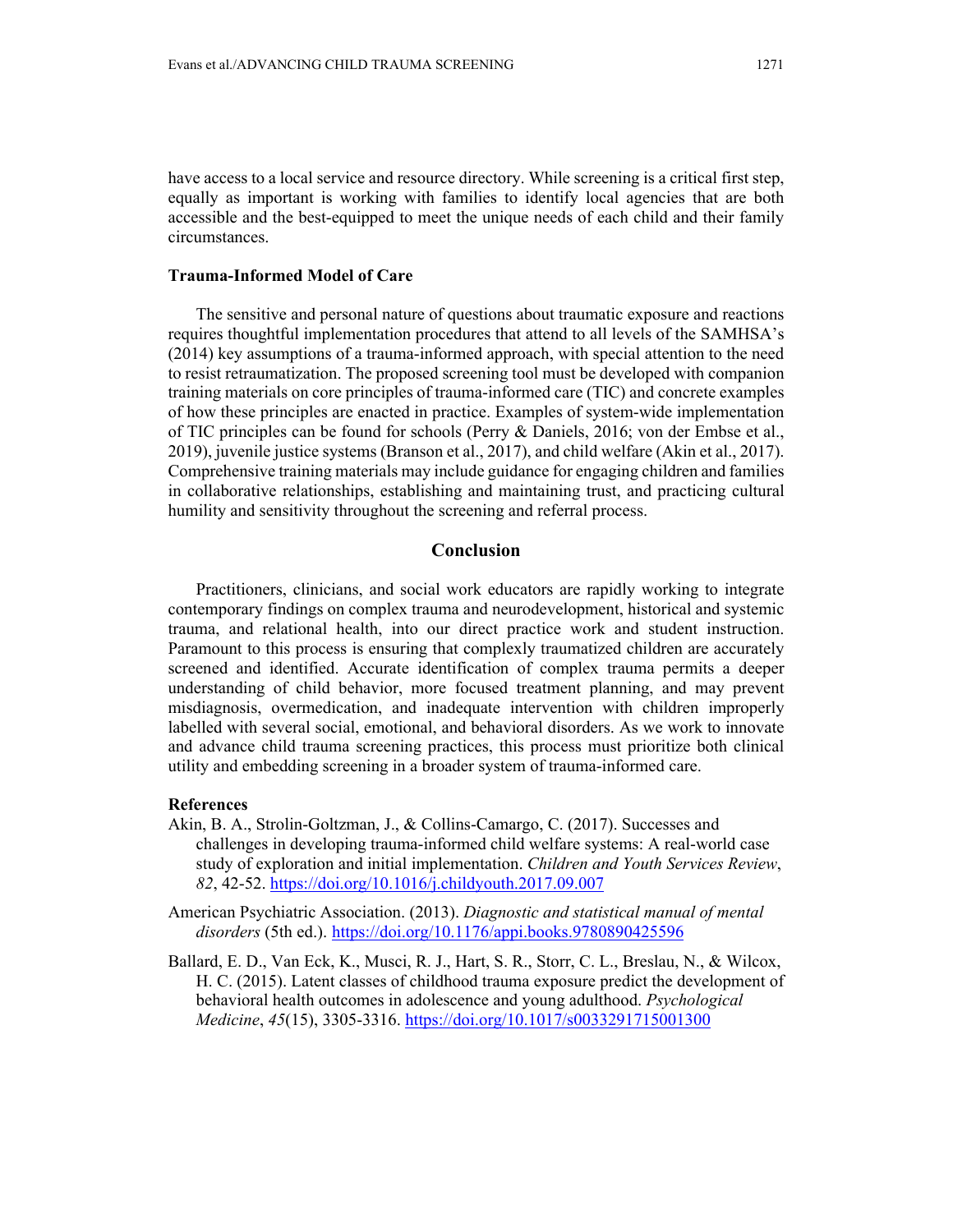- Bartlett, J. D. (2020). Screening for childhood adversity: Contemporary challenges and recommendations. *Adversity and Resilience Science, 1,* 1-15. https://doi.org/10.1007/s42844-020-00004-8
- Berliner, L., Meiser-Stedman, R., & Danese, A. (2020). Screening, assessment, and diagnosis in children and adolescents. In D. Forbes, J. I. Bisson, C. M. Monson, & L. Berliner (Eds.), *Effective treatments for PTSD: Practice guidelines from the International Society for Traumatic Stress Studies* (3rd ed., pp. 69-89). Guilford Press.
- Branson, C. E., Baetz, C. L., Horwitz, S. M., & Hoagwood, K. E. (2017). Traumainformed juvenile justice systems: A systematic review of definitions and core components. *Psychological Trauma: Theory, Research, Practice, and Policy, 9*(6), 635-646. https://doi.org/10.1037/tra0000255
- Briere, J. (1996). Trauma symptom checklist for children. *Psychological Assessment Resources.* https://www.nctsn.org/measures/trauma-symptom-checklist-children
- Brown, S. M., & Shillington, A. M. (2017). Childhood adversity and the risk of substance use and delinquency: The role of protective adult relationships. *Child Abuse & Neglect*, *63*, 211-221. https://doi.org/10.1016/j.chiabu.2016.11.006
- Butcher, R. L., Jankowski, M. K., & Slade, E. D. (2020). The costs of implementing and sustaining a trauma and mental health screening tool in a state child welfare system. *Children and Youth Services Review*, *114*, 1-7. https://doi.org/10.1016/j.childyouth.2020.105011
- Cecil, C. A., McCrory, E. J., Viding, E., Holden, G. W., & Barker, E. D. (2016). Initial validation of a brief pictorial measure of caregiver aggression: The Family Aggression Screening Tool. *Assessment*, *23*(3), 307-320. https://doi.org/10.1177/1073191115587552
- Choi, K. R., & Graham-Bermann, S. A. (2018). Developmental considerations for assessment of trauma symptoms in preschoolers: A review of measures and diagnoses. *Journal of Child and Family Studies*, *27*(11), 3427-3439. https://doi.org/10.1007/s10826-018-1177-2
- Conradi, L., Wherry, J., & Kisiel, C. (2011). Linking child welfare and mental health using trauma-informed screening and assessment practices. *Child Welfare*, *90*(6), 129-147.
- Constantinidou, F., Danos, M. A., Nelson, D., & Baker, S. (2011). Effects of modality presentation on working memory in school-age children: Evidence for the pictorial superiority hypothesis. *Child Neuropsychology*, *17*(2), 173-196. https://doi.org/10.1080/09297049.2010.525503
- Coohey, C., Renner, L. M., Hua, L., Zhang, Y. J., & Whitney, S. D. (2011). Academic achievement despite child maltreatment: A longitudinal study. *Child Abuse & Neglect*, *35*(9), 688-699. https://doi.org/10.1016/j.chiabu.2011.05.009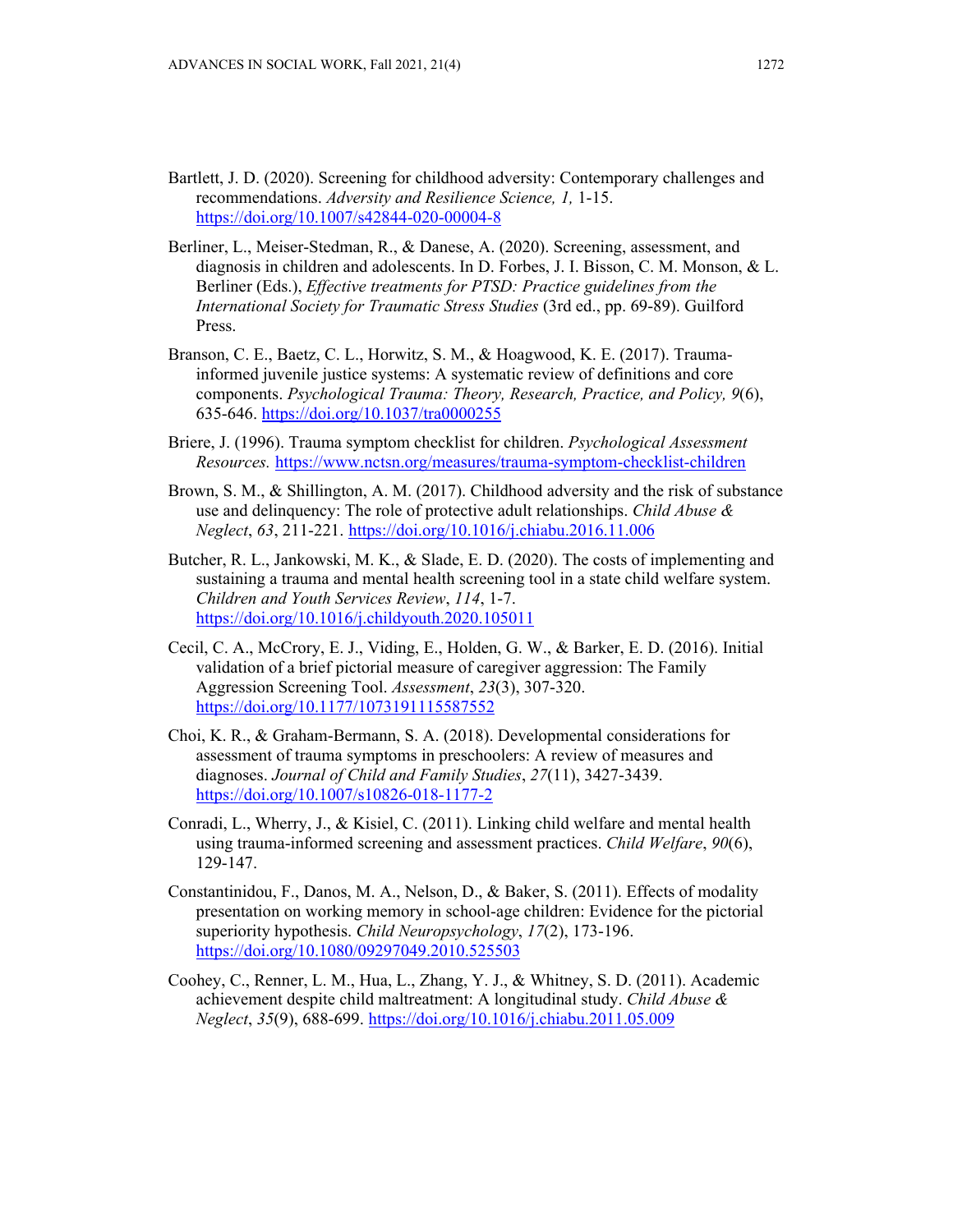- Cook, A., Spinazzola, J., Ford, J., Lanktree, C., Blaustein, M., Cloitre, M., DeRosa, R., Hubbard, R., Kagan, R., Liautaud, J. & Mallah, K., Olafson, E., & van der Kolk, B. (2017). Complex trauma in children and adolescents. *Psychiatric Annals*, *35*(5), 390- 398. https://doi.org/10.3928/00485713-20050501-05
- Copeland, W. E., Shanahan, L., Hinesley, J., Chan, R. F., Aberg, K. A., Fairbank, J. A., van den Oord, E. J. C. G. & Costello, E. J. (2018). Association of childhood trauma exposure with adult psychiatric disorders and functional outcomes. *JAMA Network Open*, *1*(7), 1-11. https://doi.org/10.1001/jamanetworkopen.2018.4493
- D'Andrea, W., Ford, J., Stolbach, B., Spinazzola, J., & van der Kolk, B. A. (2012). Understanding interpersonal trauma in children: Why we need a developmentally appropriate trauma diagnosis. *American Journal of Orthopsychiatry*, *82*(2), 187-200. https://doi.org/10.1111/j.1939-0025.2012.01154.x
- De Bellis, M. D., & Zisk, A. (2014). The biological effects of childhood trauma. *Child and Adolescent Psychiatric Clinics*, *23*(2), 185-222. https://doi.org/10.1016/j.chc.2014.01.002
- de Leeuw, E. D. (2011, May). *Improving data quality when surveying children and adolescents: Cognitive and social development and its role in questionnaire construction and pretesting.* Academy of Finland: Research Programs Public Health Challenges and Health and Welfare of Children and Young People. https://www.aka.fi/globalassets/awanhat/documents/tiedostot/lapset/presentations-ofthe-annual-seminar-10-12-may-2011/surveying-children-and-adolescents deleeuw.pdf
- Deighton, J., Croudace, T., Fonagy, P., Brown, J., Patalay, P., & Wolpert, M. (2014). Measuring mental health and wellbeing outcomes for children and adolescents to inform practice and policy: A review of child self-report measures. *Child and Adolescent Psychiatry and Mental Health*, *8*(1), 1-14. https://doi.org/10.1186/1753- 2000-8-14
- Denton, R., Frogley, C., Jackson, S., John, M., & Querstret, D. (2017). The assessment of developmental trauma in children and adolescents: A systematic review. *Clinical Child Psychology and Psychiatry*, *22*(2), 260-287. https://doi.org/10.1177/1359104516631607
- DePierro, J., D'Andrea, W., Spinazzola, J., Stafford, E., van Der Kolk, B., Saxe, G., Stolbach, B., McKernan, S., & Ford, J. D. (2019). Beyond PTSD: Client presentations of developmental trauma disorder from a national survey of clinicians. *Psychological Trauma: Theory, Research, Practice, and Policy*. Advance online publication. http://dx.doi.org/10.1037/tra0000532
- Drennan, J. (2003). Cognitive interviewing: verbal data in the design and pretesting of questionnaires. *Journal of Advanced Nursing*, *42*(1), 57-63. https://doi.org/10.1046/j.1365-2648.2003.02579.x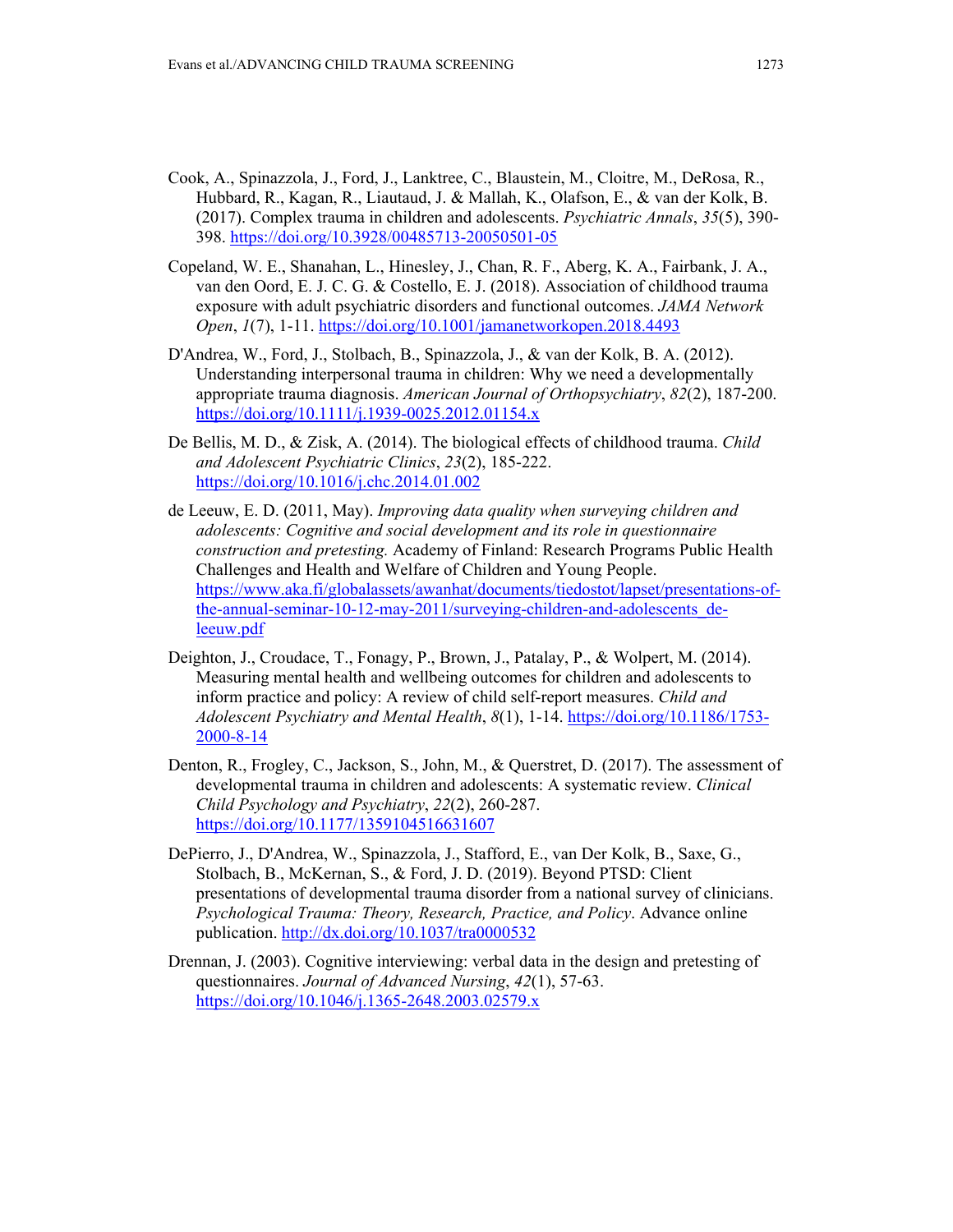- Dye, H. (2018). The impact and long-term effects of childhood trauma. *Journal of Human Behavior in the Social Environment*, *28*(3), 381-392. https://doi.org/10.1080/10911359.2018.1435328
- Eklund, K., Rossen, E., Koriakin, T., Chafouleas, S. M., & Resnick, C. (2018). A systematic review of trauma screening measures for children and adolescents. *School Psychology Quarterly*, *33*(1), 30-43. https://doi.org/10.1037/spq0000244
- Engelbrecht, A., & Jobson, L. (2016). Exploring trauma associated appraisals in trauma survivors from collectivistic cultures. *SpringerPlus*, *5*(1), 1-11. https://doi.org/10.1186/s40064-016-3043-2
- Finkelhor, D. (2018). Screening for adverse childhood experiences (ACEs): Cautions and suggestions. *Child Abuse & Neglect*, *85*, 174-179. https://doi.org/10.1016/j.chiabu.2017.07.016
- Finkelhor, D., Turner, H. A., Shattuck, A., & Hamby, S. L. (2013). Violence, crime, and abuse exposure in a national sample of children and youth: An update. *JAMA Pediatrics*, *167*(7), 614-621. https://doi.org/10.1001/jamapediatrics.2013.42
- Foa, E. B., Asnaani, A., Zang, Y., Capaldi, S., & Yeh, R. (2018). Psychometrics of the Child PTSD Symptom Scale for DSM-5 for trauma-exposed children and adolescents. *Journal of Clinical Child & Adolescent Psychology*, *47*(1), 38-46. https://doi.org/10.1080/15374416.2017.1350962
- Ford, J. D. (2011). Assessing child and adolescent complex traumatic stress reactions. *Journal of Child & Adolescent Trauma*, *4*(3), 217-232. https://doi.org/10.1080/19361521.2011.597080
- Fraser, J. G., Noroña, C. R., Bartlett, J. D., Zhang, J., Spinazzola, J., Griffin, J. L., Montagna, C., Todd, M., Bodian, R. & Barto, B. (2019). Screening for trauma symptoms in child welfare-involved young children: Findings from a statewide trauma-informed care initiative. *Journal of Child & Adolescent Trauma*, *12*(3), 399- 409. https://doi.org/10.1007/s40653-018-0240-x
- Gadeberg, A. K., Montgomery, E., Frederiksen, H. W., & Norredam, M. (2017). Assessing trauma and mental health in refugee children and youth: A systematic review of validated screening and measurement tools. *European Journal of Public Health*, *27*(3), 439-446. https://doi.org/10.1093/eurpub/ckx034
- Greeson, J. K., Briggs, E. C., Kisiel, C. L., Layne, C. M., Ake III, G. S., Ko, S. J., Gerrity, E. T., Steinberg, A. M., Howard, M. L., Pynoos, R. S., & Fairbank, J. A. (2011). Complex trauma and mental health in children and adolescents placed in foster care: Findings from the National Child Traumatic Stress Network. *Child Welfare, 90*(6), 91-108. https://doi.org/10.1037/e517292011-371
- Greeson, J. K., Briggs, E. C., Layne, C. M., Belcher, H. M., Ostrowski, S. A., Kim, S., Lee, R. C., Vivrette, R. L., Pynoos, R. S., & Fairbank, J. A. (2014). Traumatic childhood experiences in the 21st century: Broadening and building on the ACE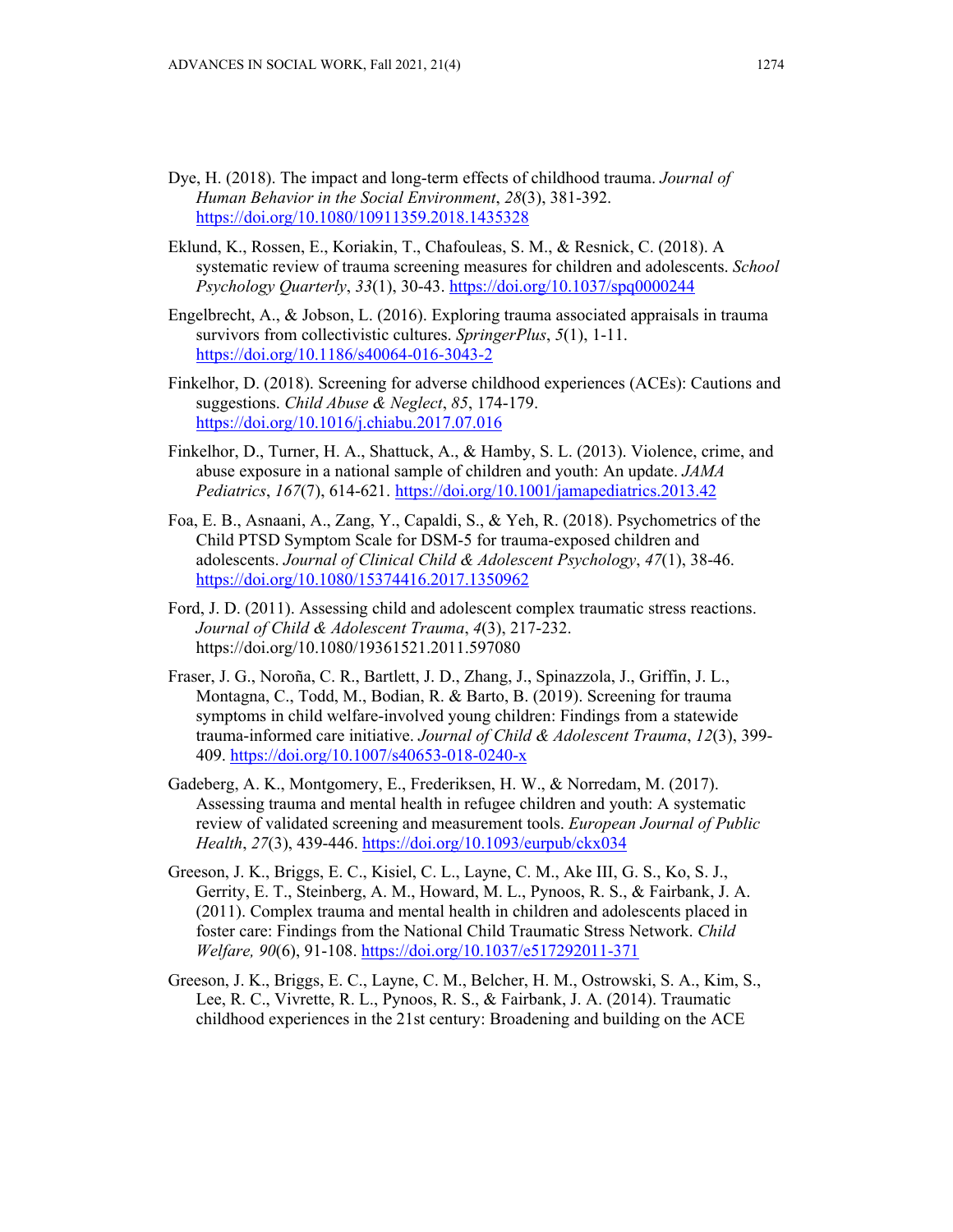studies with data from the National Child Traumatic Stress Network. *Journal of Interpersonal Violence*, *29*(3), 536-556. https://doi.org/10.1177/0886260513505217

- Griffin, G., McClelland, G., Holzberg, M., Stolbach, B., Maj, N., & Kisiel, C. (2011). Addressing the impact of trauma before diagnosing mental illness in child welfare. *Child Welfare*, *90*(6), 69-89.
- Hambrick, E. P., Brawner, T. W., & Perry, B. D. (2018). Examining developmental adversity and connectedness in child welfare-involved children. *Children Australia*, *43*(2), 105-115. https://doi.org/10.1017/cha.2018.21
- Hambrick, E. P., Brawner, T. W., Perry, B. D., Brandt, K., Hofmeister, C., & Collins, J. O. (2019). Beyond the ACE score: Examining relationships between timing of developmental adversity, relational health and developmental outcomes in children. *Archives of Psychiatric Nursing*, *33*(3), 238-247. https://doi.org/10.1016/j.apnu.2018.11.001
- Hitch, G. J., Halliday, S., Schaafstal, A. M., & Schraagen, J. M. C. (1988). Visual working memory in young children. *Memory & Cognition*, *16*(2), 120-132. https://doi.org/10.3758/bf03213479
- Hoover, D. W., & Romero, E. M. (2019). The Interactive Trauma Scale: A web-based measure for children with autism. *Journal of Autism and Developmental Disorders*, *49*(4), 1686-1692. https://doi.org/10.1007/s10803-018-03864-3
- Humphreys, K. L., Weems, C. F., & Scheeringa, M. S. (2017). The role of anxiety control and treatment implications of informant agreement on child PTSD symptoms. *Journal of Clinical Child & Adolescent Psychology*, *46*(6), 903-914. https://doi.org/10.1080/15374416.2015.1094739
- John, S. G., Brandt, T. W., Secrist, M. E., Mesman, G. R., Sigel, B. A., & Kramer, T. L. (2019). Empirically-guided assessment of complex trauma for children in foster care: A focus on appropriate diagnosis of attachment concerns. *Psychological Services*, *16*(1), 120-133. https://doi.org/10.1037/ser0000263
- Kerig, P. K., Ford, J. D., & Olafson, E. (2014). *Assessing exposure to psychological trauma and posttraumatic stress in the juvenile justice population.* National Child Traumatic Stress Network. https://www.nctsn.org/sites/default/files/resources//assessing\_exposure\_to\_trauma\_a nd posttraumatic stress symptoms in juvenile justice population.pdf
- King, J. A., Solomon, P., & Ford, J. D. (2017). The Cameron Complex Trauma Interview (CCTI): Development, psychometric properties, and clinical utility. *Psychological Trauma: Theory, Research, Practice, and Policy*, *9*(1), 18-22. http://dx.doi.org/10.1037/tra0000138
- Kisiel, C., Fehrenbach, T., Small, L., & Lyons, J. S. (2009). Assessment of complex trauma exposure, responses, and service needs among children and adolescents in child welfare. *Journal of Child & Adolescent Trauma*, *2*(3), 143-160. https://doi.org/10.1080/19361520903120467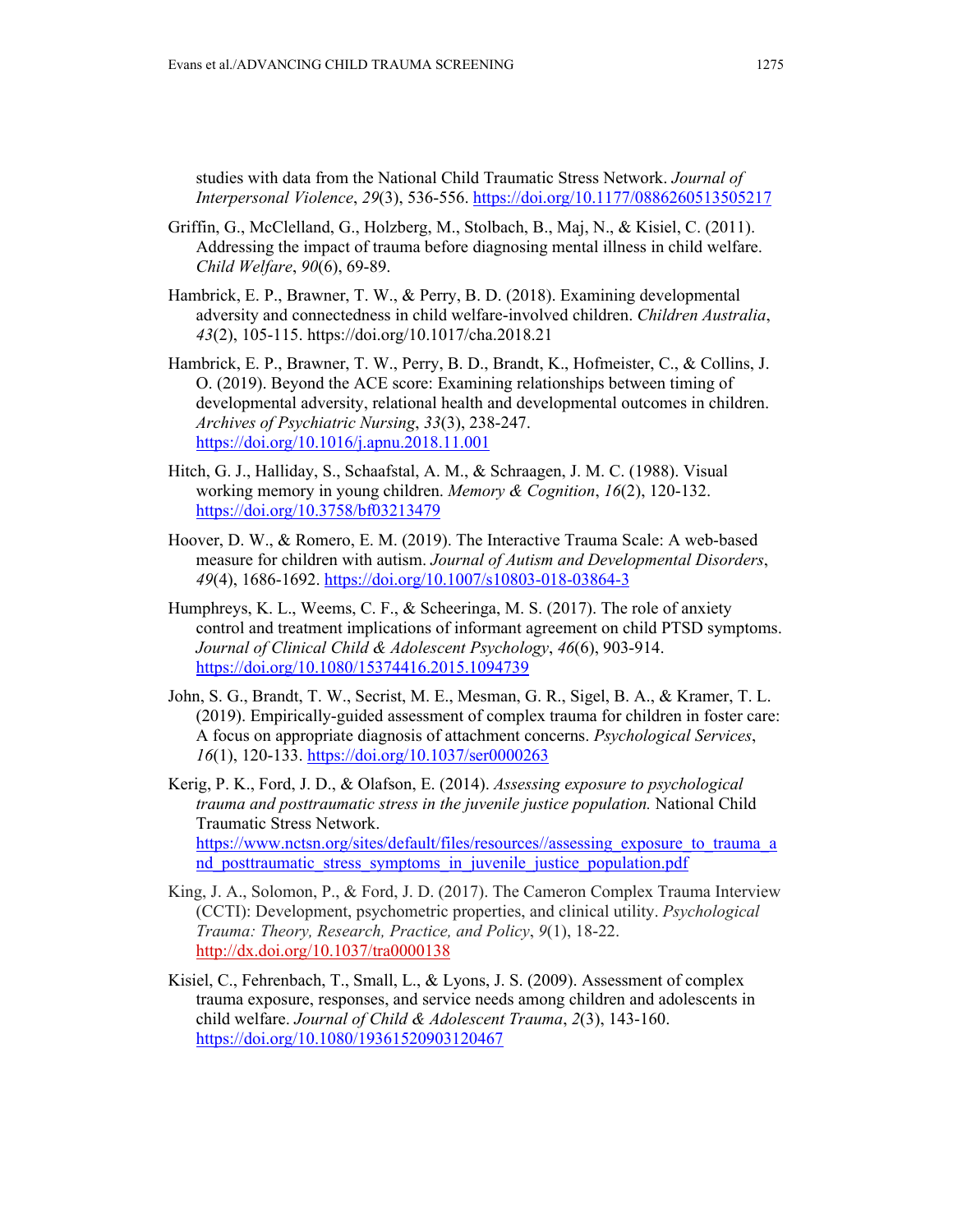- Kisiel, C., Patterson, N., Torgersen, E., den Dunnen, W., Villa, C., & Fehrenbach, T. (2018). Assessment of the complex effects of trauma across child serving settings: Measurement properties of the CANS-Trauma Comprehensive. *Children and Youth Services Review*, *86*, 64-75. https://doi.org/10.1016/j.childyouth.2017.12.032
- Lang, J. M., & Connell, C. M. (2017). Development and validation of a brief trauma screening measure for children: The Child Trauma Screen. *Psychological Trauma: Theory, Research, Practice, and Policy*, *9*(3), 390-398. https://doi.org/10.1037/tra0000235
- Lanktree, C. B., Gilbert, A. M., Briere, J., Taylor, N., Chen, K., Maida, C. A., & Saltzman, W. R. (2008). Multi-informant assessment of maltreated children: Convergent and discriminant validity of the TSCC and TSCYC. *Child Abuse & Neglect*, *32*(6), 621-625. https://doi.org/10.1016/j.chiabu.2007.10.003
- LaPietra, E., Urban, J. B., & Linver, M. R. (2020). Using cognitive interviewing to test youth survey and interview items in evaluation: A case example. *Journal of MultiDisciplinary Evaluation*, *16*(37), 74-96.
- Leigh, E., Yule, W., & Smith, P. (2016). Measurement issues: Measurement of posttraumatic stress disorder in children and young people–lessons from research and practice. *Child and Adolescent Mental Health*, *21*(2), 124-135. https://doi.org/10.1111/camh.12124
- McMillen, J. C., Fedoravicius, N., Rowe, J., Zima, B. T., & Ware, N. (2007). A crisis of credibility: Professionals' concerns about the psychiatric care provided to clients of the child welfare system. *Administration and Policy in Mental Health and Mental Health Services Research*, *34*(3), 203-212. https://doi.org/10.1007/s10488-006-0096- 5
- Meiser-Stedman, R., Smith, P., Glucksman, E., Yule, W., & Dalgleish, T. (2007). Parent and child agreement for acute stress disorder, post-traumatic stress disorder and other psychopathology in a prospective study of children and adolescents exposed to single-event trauma. *Journal of Abnormal Child Psychology*, *35*(2), 191-201. https://doi.org/10.1007/s10802-006-9068-1
- Muris, P., Meesters, C., & van den Berg, F. (2003). The strengths and difficulties questionnaire (SDQ). *European Child & Adolescent Psychiatry*, *12*(1), 1-8. https://doi.org/10.1007/s00787-003-0298-2
- Nader, K. (2007). Culture and the assessment of trauma in youths. In J. P. Wilson  $& C$ . So-kum Tang (Eds.), *Cross-cultural assessment of psychological trauma and PTSD* (pp. 169-196). Springer.
- Nader, K., Kriegler, K. A., Blake, D. D., Pynoos, R. S., Newman, E., & Weathers, F. W. (1996). *Clinician-Administered PTSD Scale for Children and Adolescents (CAPS-CA)* [Database record]. APA PsycTests. https://doi.org/10.1037/t08962-000
- National Child Traumatic Stress Network [NCTSN]. (2018). Assessment of complex trauma by mental health professionals. NCTSN.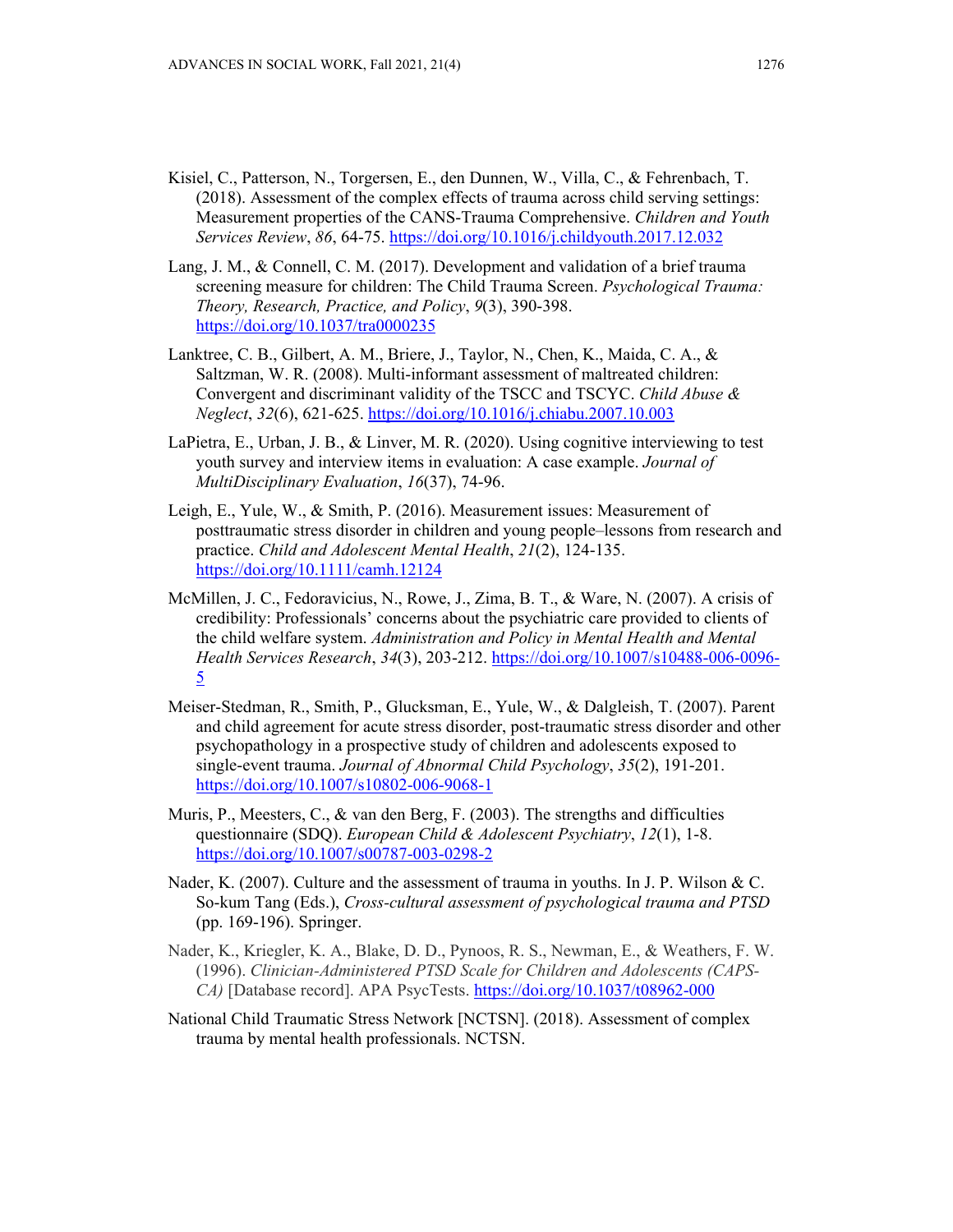https://www.nctsn.org/sites/default/files/resources/factsheet/assessment\_of\_complex\_trauma\_by\_mental\_health\_professionals.pdf

- NCTSN. (2021). Screening and assessment: All measure reviews. NCTSN. https://www.nctsn.org/treatments-and-practices/screening-and-assessments/measurereviews/all-measure-reviews
- Oh, D. L., Jerman, P., Boparai, S. K. P., Koita, K., Briner, S., Bucci, M., & Harris, N. B. (2018). Review of tools for measuring exposure to adversity in children and adolescents. *Journal of Pediatric Health Care*, *32*(6), 564-583. https://doi.org/10.1016/j.pedhc.2018.04.021
- Perkins, S., & Graham-Bermann, S. (2012). Violence exposure and the development of school-related functioning: Mental health, neurocognition, and learning. *Aggression and Violent Behavior*, *17*(1), 89-98. https://doi.org/10.1016/j.avb.2011.10.001
- Perry, D. L., & Daniels, M. L. (2016). Implementing trauma—informed practices in the school setting: A pilot study. *School Mental Health, 8*(1), 177-188. https://doi.org/10.1007/s12310-016-9182-3
- Perry, J. M., Modesti, C., Talamo, A., & Nicolais, G. (2019). Culturally sensitive PTSD screening in non-western youth: Reflections and indications for mental health practitioners. *Journal of Refugee Studies*, *32*, i151-i161. https://doi.org/10.1093/jrs/fez053
- Praver, F., DiGiuseppe, R., Pelcovitz, D., Mandel, F. S., & Gaines, R. (2000). A preliminary study of a cartoon measure for children's reactions to chronic trauma. *Child Maltreatment*, *5*(3), 273-285.
- Price, M., Higa-McMillan, C., Kim, S., & Frueh, B. C. (2013). Trauma experience in children and adolescents: An assessment of the effects of trauma type and role of interpersonal proximity. *Journal of Anxiety Disorders*, *27*(7), 652-660. https://doi.org/10.1016/j.janxdis.2013.07.009
- Reid, C., Davis, H., Horlin, C., Anderson, M., Baughman, N., & Campbell, C. (2013). The Kids' Empathic Development Scale (KEDS): A multi‐dimensional measure of empathy in primary school‐aged children. *British Journal of Developmental Psychology*, *31*(2), 231-256. https://doi.org/10.1111/bjdp.12002
- Sachser, C., Berliner, L., Holt, T., Jensen, T. K., Jungbluth, N., Risch, E., Rosner, R., & Goldbeck, L. (2017). International development and psychometric properties of the Child and Adolescent Trauma Screen (CATS). *Journal of Affective Disorders*, *210*, 189-195. https://doi.org/10.1016/j.jad.2016.12.040
- Scheeringa, M. (2013). Young Child PTSD Checklist. Updated version. Tulane University School of Medicine. https://medicine.tulane.edu/sites/g/files/rdw761/f/YCPC\_v5\_23\_14.pdf
- Scheeringa, M. S. (2019). Development of a brief screen for symptoms of posttraumatic stress disorder in young children: The Young Child PTSD Screen (YCPS). *Journal of*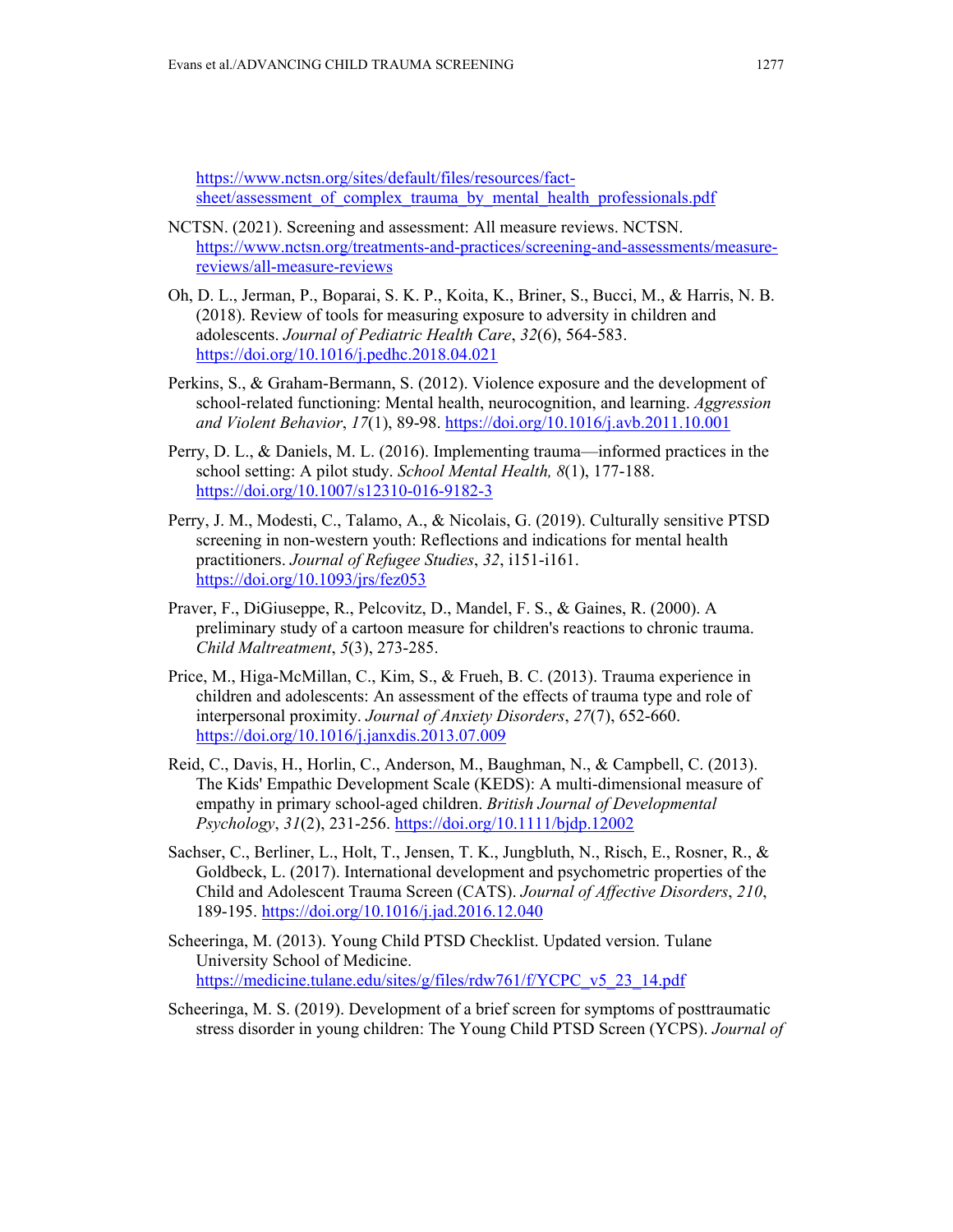*Developmental and Behavioral Pediatrics: JDBP*, *40*(2), 105-111. https://doi.org/10.1097/dbp.00000000000000639

- Scheeringa, M. S., Zeanah, C. H., & Cohen, J. A. (2011). PTSD in children and adolescents: Toward an empirically based algorithm. *Depression and Anxiety*, *28*(9), 770-782. https://doi.org/10.1002/da.20736
- Schreier, H., Ladakakos, C., Morabito, D., Chapman, L., & Knudson, M. M. (2005). Posttraumatic stress symptoms in children after mild to moderate pediatric trauma: A longitudinal examination of symptom prevalence, correlates, and parent-child symptom reporting. *Journal of Trauma and Acute Care Surgery*, *58*(2), 353-363. https://doi.org/10.1097/01.ta.0000152537.15672.b7
- Sidebotham, P. (2015). Learning to listen: To young people, parents, perpetrators. *Child Abuse Review*, *24*(3), 155-158. https://doi.org/10.1002/car.2388
- Southwick, S. M., Morgan III, C. A., Vythilingam, M., & Charney, D. (2007). Mentors enhance resilience in at-risk children and adolescents. *Psychoanalytic Inquiry*, *26*(4), 577-584. https://doi.org/10.1080/07351690701310631
- Steinberg, A. M., Brymer, M. J., Kim, S., Briggs, E. C., Ippen, C. G., Ostrowski, S. A., Gully, K. J., & Pynoos, R. S. (2013). Psychometric properties of the UCLA PTSD Reaction Index: Part I. *Journal of Traumatic Stress*, *26*(1), 1-9. https://doi.org/10.1002/jts.21780
- Stover, C. S., & Berkowitz, S. (2005). Assessing violence exposure and trauma symptoms in young children: A critical review of measures. *Journal of Traumatic Stress*, *18*(6), 707-717. https://doi.org/10.1002/jts.20079
- Stover, C. S., Hahn, H., Im, J. J., & Berkowitz, S. (2010). Agreement of parent and child reports of trauma exposure and symptoms in the early aftermath of a traumatic event. *Psychological Trauma: Theory, Research, Practice, and Policy*, *2*(3), 159-168. https://doi.org/10.1037/a0019156
- Strand, V. C., Sarmiento, T. L., & Pasquale, L. E. (2005). Assessment and screening tools for trauma in children and adolescents: A review. *Trauma, Violence, & Abuse*, *6*(1), 55-78. https://doi.org/10.1177/1524838004272559
- Sturgess, J., Rodger, S., & Ozanne, A. (2002). A review of the use of self-report assessment with young children. *British Journal of Occupational Therapy*, *65*(3), 108-116. https://doi.org/10.1177/030802260206500302
- Substance Abuse and Mental Health Services Administration [SAMHSA]. (2009). Addressing the Specific Needs of Women. (Treatment Improvement Protocol [TIP] Series, No. 51.) Chapter 4: Screening and Assessment. https://www.ncbi.nlm.nih.gov/books/NBK83253/
- SAMHSA. (2014). SAMHSA's concept of trauma and guidance for a trauma-informed approach. HHS Publication No. (SMA) 14-4884. https://ncsacw.samhsa.gov/userfiles/files/SAMHSA\_Trauma.pdf